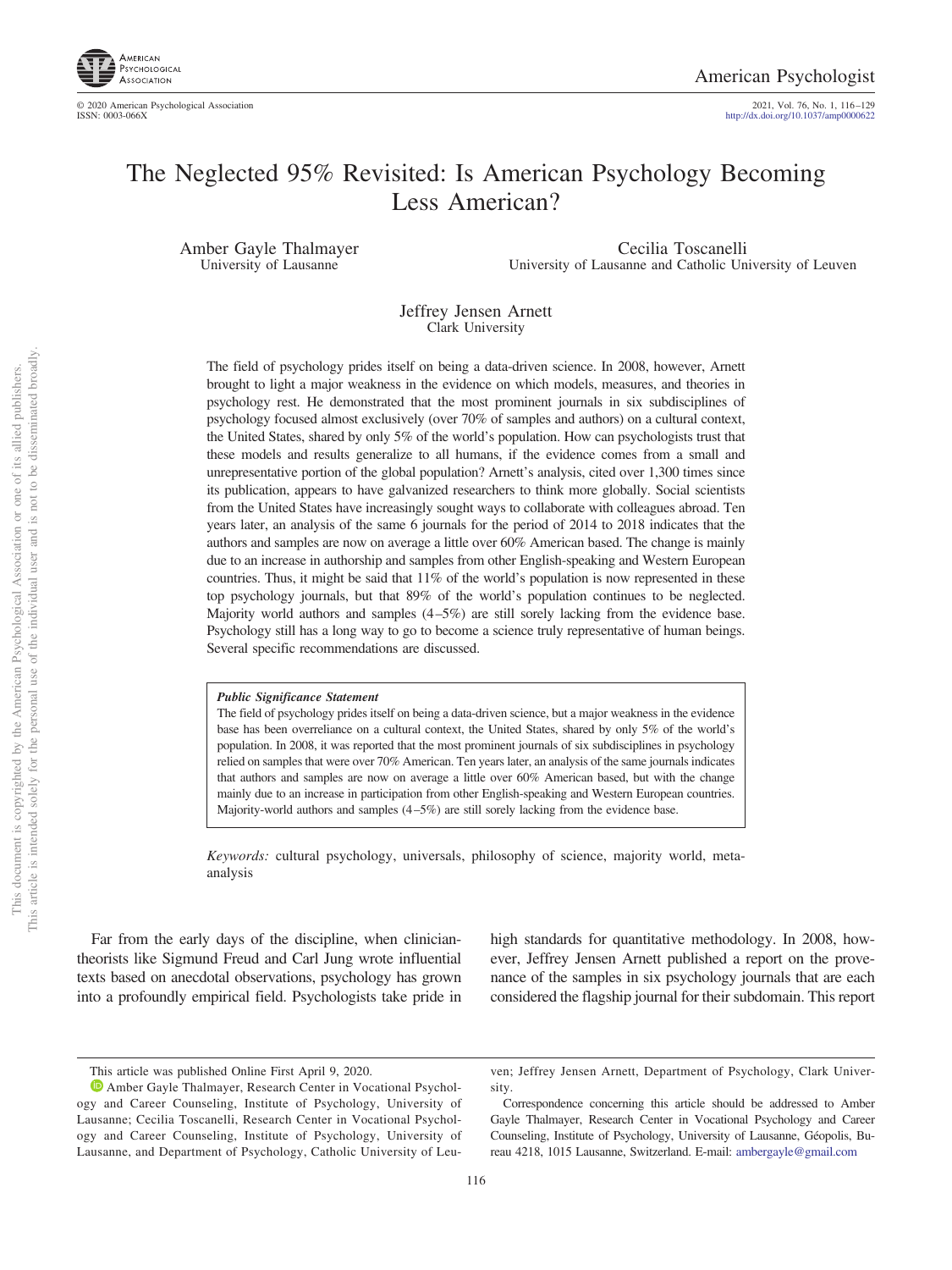

### **Amber Gayle Thalmayer**

brought to light a systematic weakness in psychology's methods. He showed that of all the samples used in the previous five years in those journals, nearly 70% were comprised solely of Americans.<sup>1</sup> Perhaps even worse, in terms of representation of the human population, for the *Journal of Personality and Social Psychology* (*JPSP*), nearly 70% of all participants were college students. To the extent that research from other countries was reported, it was almost exclusively from other English speaking or western European countries, and for *JPSP* at least, it was even more likely to consist exclusively of college students (80%). Overall, 96% of the evidence in psychology's top journals in those years came from the United States, three other English-speaking countries (Canada, Australia, and New Zealand), and Western Europe, a group of countries which together made up 12% of the global population in 2005.

This imbalance and underrepresentation was not new. [Arnett](#page-12-0) [\(2008\)](#page-12-0) included analyses extending back to 1988 that showed little change over a 20-year period. Other reports suggest that the imbalance is especially keen for psychology: [May \(1997\)](#page-12-1) reported that the percentage of psychology citations from the United States (70%) was larger over a 14-year period (1981– 1994) than for any of 19 other sciences, for example, chemistry (37%), a field with fewer reasons to expect population-level variation [\(Henrich, Heine, & Norenzayan, 2010\)](#page-12-2). [Hartmann,](#page-12-3) [and colleagues \(2013\)](#page-12-3) reported little increase in the percentage of articles related to ethnic minority or cross-cultural topics in American Psychological Association (APA) and Association for Psychological Science journals, from the period 1993–1999 to the period 2003–2009.

[Arnett's \(2008\)](#page-12-0) report, however, may have appeared at a receptive moment. It has been cited over 1,300 times, indicating that many psychologists share this concern. Given improvements in communication technology, it has never been easier to collaborate across international borders. Thus, 10 years later, an updated analysis of the provenance of samples, authors, and editors in the same journals tests whether there has been an increase in the international scope of psychology's evidence base, and to assess where improvements might still be needed to make psychology the truly representative science it should be.

#### **The WEIRD Versus the Majority World**

[Arnett \(2008\)](#page-12-0) presented a demographic profile of the world's current population, contrasting the percentage of inhabitants of the United States (5%), and the economically developed countries that are part of the Organization for Economic Co-Operation and Development (OECD; the United States, Canada, Europe, Japan, South Korea, Australia, and New Zealand; 18%, 11% without Japan and South Korea) with the rest of the world. Ten years later, although the world's population increased by 800 million people (2005 to 2015; [United Nations, Department of Economic and Social Affairs,](#page-13-0) [Population Division, 2017\)](#page-13-0) the proportions remain the same, excepting a 1% decrease in the proportion for the developed West. The term "majority world" has now come into use, a name that helpfully reminds us that societies in Asia, Africa, Latin America and the Caribbean are where most humans live (e.g., [Kagitcibasi, 2002\)](#page-12-4). Terms like "third world" or "developing" also imply a norm of comparison that is based on a minority of the world's societies. [Henrich and col](#page-12-2)[leagues \(2010\)](#page-12-2) introduced the acronym WEIRD to describe people from Western, educated, industrialized, rich, and democratic societies who are mainly the subject of psychological studies; the term aptly highlights the unusualness of this population that dominates the evidence base of psychology.

Does it matter if psychological research relies on the participants closest at hand? Aren't human brains the same everywhere? [Arnett \(2008\)](#page-12-0) detailed some of the fundamental ways that populations in the United States and other OECD countries differ from the majority world, in terms of income, education, health, and social and cultural conditions such as family size and gender roles, and detailed many of the ways such differences might impact psychological phenomena. [Henrich](#page-12-2) [and colleagues \(2010\)](#page-12-2) took this a step further, reviewing experimental results from across the behavioral sciences to demonstrate that WEIRD subjects are often especially unrepresentative of humans in general. In cases where it was possible to compare members of multiple small-scale societies from

<sup>1</sup> The term *American* is used here and in the title of this article in the same way that it is used in the name of this journal and of the association that publishes it: to refer to people living in the United States. Of course, people who live in Canada, Mexico, Central America, and South America are also, in a sense, Americans. Thus, in many cases, we specify this more accurately, but in other cases, we use the briefer term *American* following established usage to save space.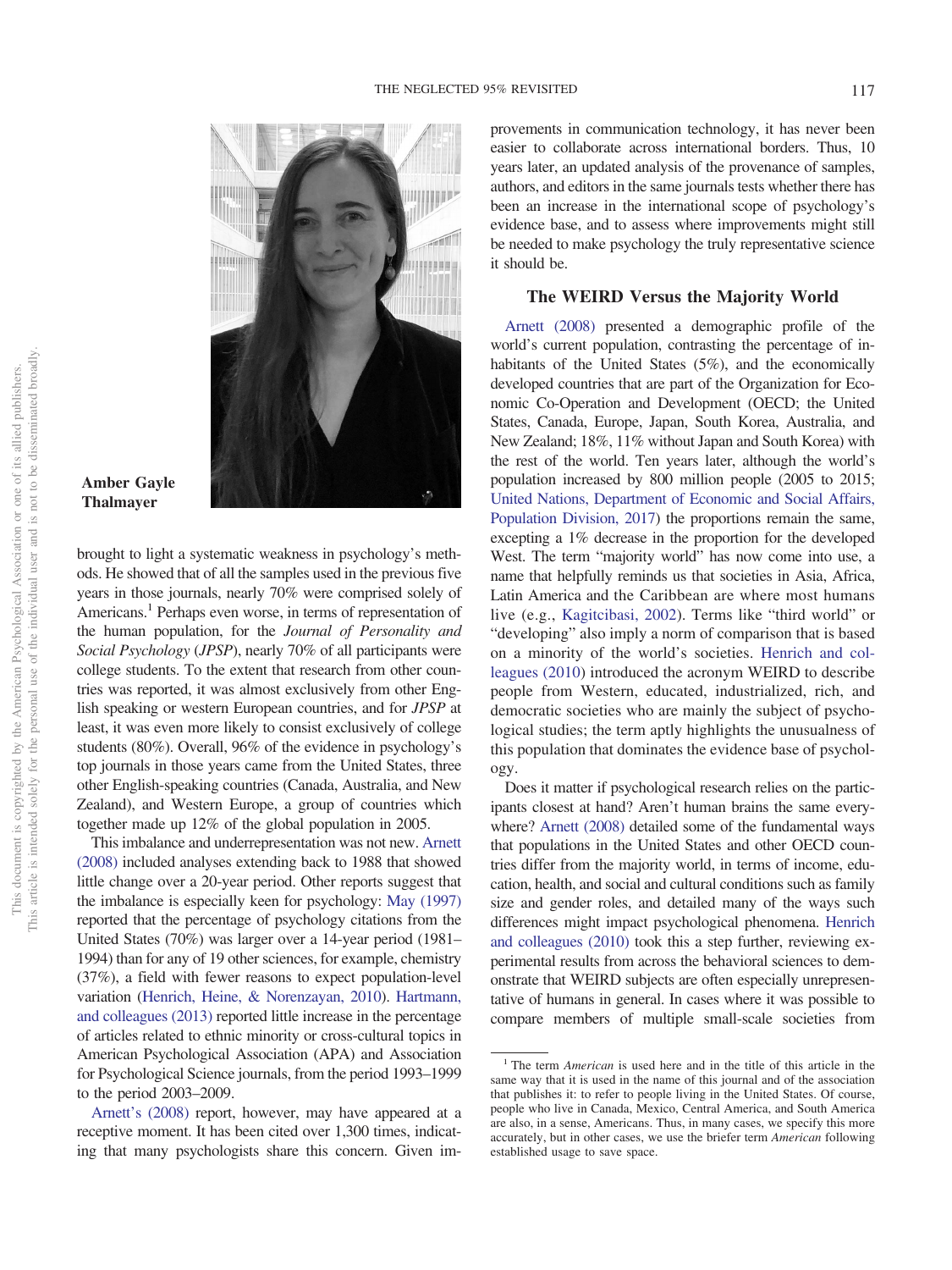

## **Cecilia Toscanelli**

around the world to American participants, they showed that Americans are often outliers. For example, of 16 groups compared, Americans were the most susceptible to a visual illusion previously assumed to be generally true of adults; of 23 groups who played the same ultimatum or dictator games, they were the most concerned about fairness; in domains including spatial reasoning, categorization and inferential induction, moral reasoning, reasoning styles, self-concepts, and the heritability of IQ, American participants, including young children, were seen to be at the far end of the distributions of results, and thus typically the least representative of all groups compared.

This unrepresentativeness was also demonstrated to be true for Americans compared to people from other Western societies, for Westerners compared to members of other largescale, industrial societies, for university-educated Americans compared to nonuniversity educated Americans, and for undergraduate students with nonstudent adults [\(Henrich et al.,](#page-12-2) [2010\)](#page-12-2). The authors thus supported [Arnett's \(2008\)](#page-12-0) report on the unrepresentativeness of psychological research with compelling evidence for why this matters, and for the inappropriateness of the assumption among behavioral scientists (often reflected in the titles of articles in top journals) that their findings based on a narrow slice of the human population should generalize to all people the world over. In many cases, psychologists simply do not know whether and in what ways phenomena recorded in the United States differ across contexts. One thing that is clear is that models, theories, measurement instruments, and interventions based solely on empirical evidence from Americans, in particular from undergraduate students, cannot automatically be assumed to generalize to the rest of the world.

# **Increased Attention to the Role of Culture in Psychology?**

Across the field of psychology, efforts are underway to increase global-representativeness. Professional organizations like the International Association for Intercultural Research [\(www.intercultural-academy.net\)](http://www.intercultural-academy.net) and the International Association for Cross-Cultural Psychology [\(www](http://www.iaccp.org) [.iaccp.org\)](http://www.iaccp.org) have come into being. [Cheung \(2012\)](#page-12-5) listed promising signs within the APA: The establishment of an award for contributions to the international advancement of psychology in 1988; the development of guidelines to promote multiculturalism in 1993; a resolution advocating for the incorporation of international perspectives in APA activities in 2004; and the launch of a journal for its international division including psychologists from beyond North America and Europe on its editorial board in 2012 [\(Cheung,](#page-12-5) [2012\)](#page-12-5). The International Association of Applied Psychology, including members from 80 countries, set up task forces in 2007 to promote the participation of psychologists from Africa, Asia, and Latin America in its activities and congresses [\(Cheung, 2012\)](#page-12-5). [Leong, Pickren, Leach, and](#page-12-6) [Marsella \(2012\)](#page-12-6) edited a book of guidelines for internationalizing psychology educating and training. New [APA](#page-12-7) [\(2013\)](#page-12-7) guidelines for psychology majors state that students should be aware that research findings may not apply to all cultures, and be able to understand how context influences behavior and attitudes and to design studies that address sociocultural factors related to their research question.

In his 2013 review and in a 2018 presidential address to the International Association of Cross Cultural Psychology, [van de Vijver \(2013,](#page-13-1) [2018\)](#page-13-2) assessed the extent to which culture has been taken into account across subdisciplines of psychology in recent years, concluding that attention to the importance of culture has increased, perhaps most effectively in the domains of social, personality, and developmental psychology. Recent meta-analyses and special issues have made an effort to integrate cross cultural findings. The [Society for Research in Child Development \(SRCD, 2005\)](#page-12-8) strategic plan advocated for increasing cultural and contextual diversity in all aspects of the organization. SRCD hosted an invitational conference on African contributions to the field, published in a special section of *Child Development Perspectives* [\(Marfo, Pence, LeVine, & LeVine,](#page-12-9) [2011\)](#page-12-9). *Child Development* published a special section [\(Bornstein et al., 2012\)](#page-12-10) and SRCD a monograph [\(Bornstein,](#page-12-11) [Putnick, Bradley, Deater-Deckard, & Lansford, 2016\)](#page-12-11), based on results of an international household survey on protective and risk factors for children. The *Journal of Research on Adolescence* published a special issue on adolescents in the majority world, exploring culturally based approaches for research, describing successful interventions, and examining how global factors are experienced locally by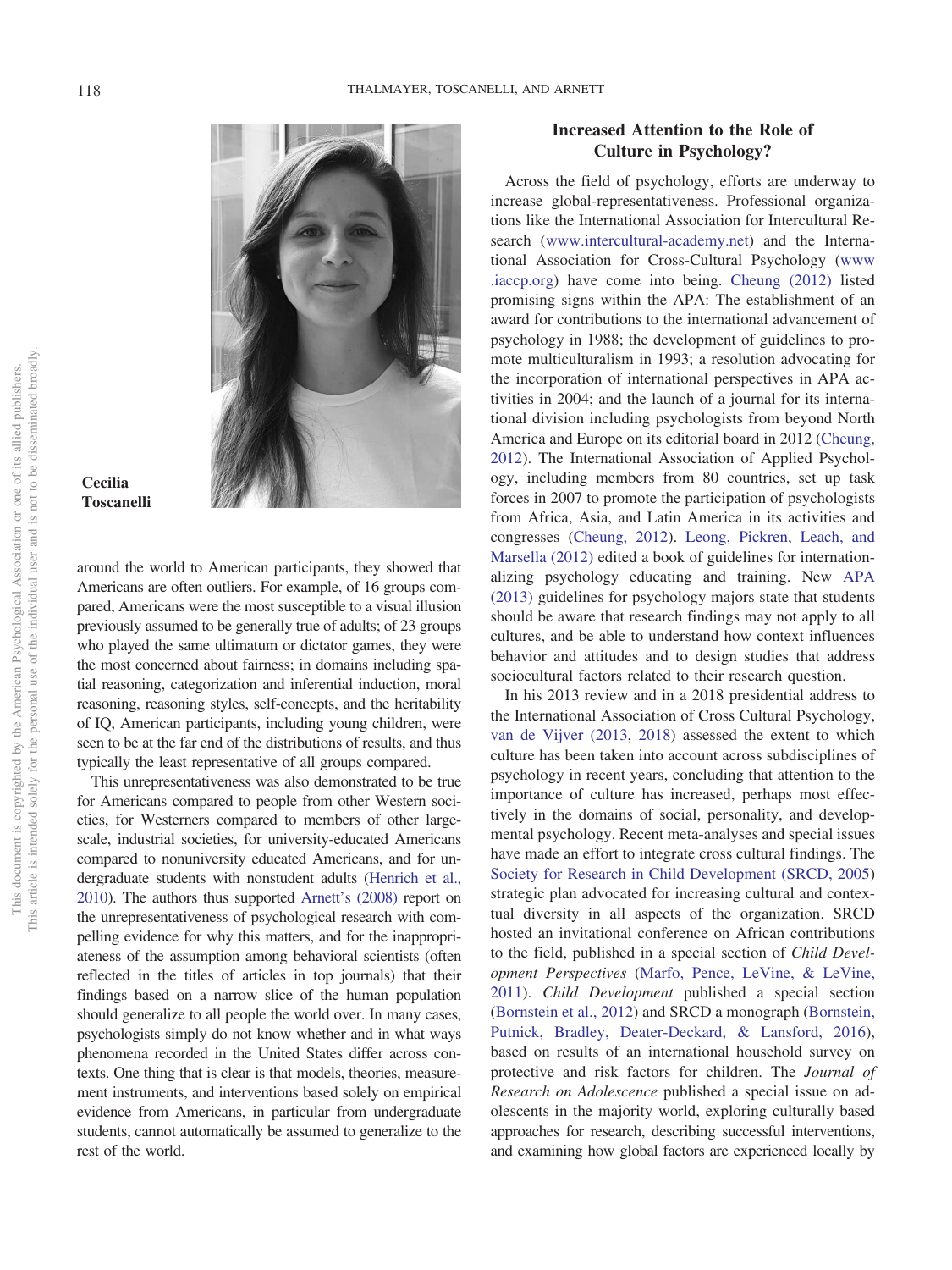

#### **Jeffrey Jensen Arnett**

adolescents [\(Raffaelli, Lazarevic, Koller, Nsamenang, &](#page-12-12) [Sharma, 2013\)](#page-12-12).

Social and personality psychology may be the most internationalized subdomain, with a tradition of global studies designed to map individual and cultural differences. For example Hofstede's studies of work-related values, including descriptive dimensions for comparing cultures, House and colleagues' GLOBE study, Schwartz's study of values, and Diener's work on well-being (summarized by [Henrich](#page-12-2) [et al., 2010](#page-12-2) and [van de Vijver, 2013\)](#page-13-1). The Society for Personality and Social Psychology formed a task force to increase internationalization in 2018. *Social Psychological and Personality Science* organized a special issue in 2018 to highlight empirical studies based on underrepresented samples. In personality psychology, large survey studies continue to include networks of researchers across the globe (e.g. [Gardiner & Sauerberger, 2019;](#page-12-13) [McCrae & Terrac](#page-12-14)[ciano, 2005;](#page-12-14) [Thalmayer & Saucier, 2014\)](#page-12-15). Other projects have built local personality models from the ground up with international teams (e.g., [Fetvadjiev, Meiring, van de Vi](#page-12-16)[jver, Nel, & Hill, 2015;](#page-12-16) [Thalmayer, Saucier, Ole-Kotikash,](#page-13-3) [& Payne, 2019;](#page-13-3) [Zeinoun, Daouk-Öyry, Choueiri, & van de](#page-13-4) [Vijver, 2017\)](#page-13-4). The World Association for Personality Psychology, established in 2013, hosts congresses outside OECD countries, to facilitate the participation of and foster collaboration with colleagues from majority world countries.

In a review of the internationalization of psychology, [van](#page-13-1) [de Vijver \(2013\)](#page-13-1) suggested that the least integration has been made in the domains of cognition and intelligence and in clinical psychology. In those fields, either models are imported wholesale from the West, or the study of culturebound syndromes or the adjustment of therapies to specific ethnic groups overemphasize cultural specificity and fail to draw appropriate parallels. Worse, the importation of Western treatment models, for example into Sri Lanka after the 2004 Indian Ocean Tsunami, have sometimes done more harm than good [\(Christopher, Wendt, Marecek, & Good](#page-12-17)[man, 2014\)](#page-12-17). However, [Summers and Poelker \(2017\)](#page-12-18) found that of the three quarters of public universities and colleges in the United States (among those offering a 4-year degree) who had at least one faculty member with a profile listing that they teach courses related to culture and/or pursue cultural programs of research, the highest proportion was for clinical and counseling psychology (31%).

#### **Goals for the Current Study**

The current project assesses to what extent the dominance of American authors and samples in top "gatekeeping" journals of psychology has changed in the 10 years since the publication of [Arnett \(2008\).](#page-12-0) The same journals that were assessed for the period of 2003–2007 were reassessed in the same manner for 2014–2018. In the previous article, the main analyses focused on nationality of samples and authors. Two other details about samples, explored in post hoc analyses in subsamples by [Arnett \(2008\),](#page-12-0) are assessed from the outset here. These include the reporting of ethnicity for American samples, which was tracked for all journals for all years. Because of an observation made during the assessment, the 2008 article also included a post hoc analysis specific to *JPSP*, tracking the extent to which samples were made up of undergraduate university students. The current analysis includes this information from the outset for *JPSP*. Because of the growth of the use of Mechanical Turk (MTurk) in this period, those samples were also tracked. Finally, because *JPSP* is a special case among the journals analyzed in that it includes three subsections with independent editorial teams, and because of the significant role this journal plays in more than one subdomain of psychology, analyses for *JPSP* are additionally broken down by subsection.

Given the amount of interest shown in [Arnett's, 2008](#page-12-0) article, the growth of the field of cultural psychology, and some concerted efforts to increase internationalization, an increase in international authorship and samples was hypothesized. However, given the large number of North American universities, the ongoing pressure to produce studies quickly, and the dramatically easier path of collecting local samples, the change was anticipated to be modest.

#### **Method**

The same six high-impact APA journals as in [Arnett](#page-12-0) [\(2008\):](#page-12-0) *Developmental Psychology* (*DP*), *JPSP*, *Journal of Abnormal Psychology*, *Journal of Family Psychology*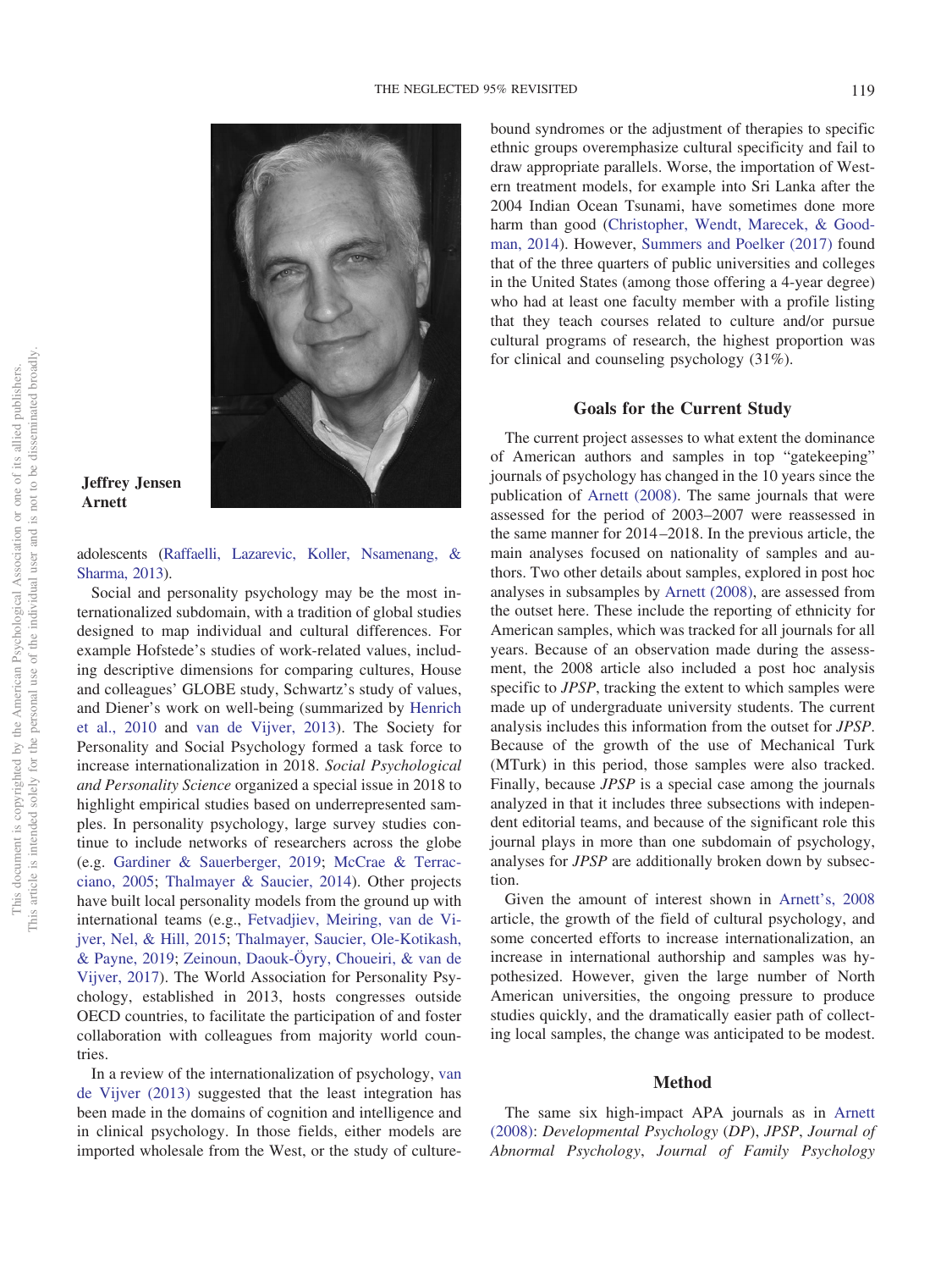(*JFP*), *Health Psychology* (*HP*), and *Journal of Educational Psychology* (*JEP*) were analyzed. These journals are each the flagship APA journal in their area. They were chosen for the previous study to represent diverse areas of psychology, following the approach established in previous journal analyses on other topics [\(Arnett, 2008\)](#page-12-0).

The procedure in the present study was the same: each article in each issue from the years 2014 through 2018 was coded for national institutional affiliation of authors and national locations of samples. Codes were grouped by region: Europe, Asia, Latin America, Africa, and the Middle East. Israel was coded as a separate category because it does not fit well into any of the other categories. The United States was a separate category, as the focus of the analysis. There was also a category of "English-speaking countries" for nations with strong cultural and historical ties to the United States: the United Kingdom, Canada, Australia, and New Zealand. For the current analysis a new category was added, "worldwide," for studies that included samples from all categories (though not necessarily Israel). All empirical articles were included, but not commentaries, rejoinders, or introductions to special issues or special sections. For review articles, national institutional affiliations of authors were recorded but not nationalities of samples. Overall, the analysis included a total of 3,447 articles.

In the coding of authors, 1–2% listed affiliations from more than one nation. In these cases, both affiliations were included. Likewise, articles with samples from more than one country were coded as one for each country. If an article included multiple studies from one country, this was handled and is reported in two separate ways. First, to follow [Arnett \(2008\)](#page-12-0) to provide the best means of comparison between study periods, they were coded once per nation rather than separately for each study. However, because this coding might provide an inaccurate assessment of the internationalness of the research base (e.g., making an article that included seven studies, six from the United States and one from another country, appear to be 50% non-American), we also counted all samples (generally defined in terms of a separate recruitment effort). This total number of samples arguably provides a more accurate basis for assessing the number of samples that were American in origin. However, more detailed coding comes with challenges. Particularly in *JPSP*, the number of samples is often large, and there is great heterogeneity in what details are reported. Where no mention was made of the nationality of the sample, but all authors were from a single country, it was inferred that the sample was from the same nation. For mixed-nationality teams, it was sometimes impossible to determine.

As noted, the reporting of ethnicity for American samples was tracked. Due to the extreme heterogeneity in how this is reported, it is impossible to compare the ethnic make-up across samples. Thus, we tracked whether or not ethnicity

was reported, and whether studies included a majority of ethnic-minority participants. In such cases, authors were almost always clear about the population, and these studies can be considered meaningfully different from those with American-based samples that implicitly assume generalizability from White participants without consideration of potential limitations. This information was not tracked for other nations, as it is rarely reported, and in some cases, such as in France, it is illegal to collect.

Second, for *JPSP* specifically, we tracked whether the sample was university students. We considered tracking this for all the journals analyzed, but found it not common or relevant to the other journals. Because the use of MTurk, Amazon's online, on demand "workforce," arose during the study period, this was tracked as well, as it appeared to become the primary alternative to the use of undergraduate students for *JPSP* authors.

For each journal, the national institutional affiliations of editors and editorial board members were recorded for 2018. National institutional affiliations were recorded for the editors of the six journals and for editorial board members (sometimes called "consulting editors"). These affiliations were available on the home page of each journal's website.

### **Results**

#### **Authorship**

The results of the analysis of authorship for 2014–2018 are shown in [Table 1,](#page-5-0) divided into sections for first authors and other authors. For each section, the total is shown in the first column, followed by the U.S. results, those from the other four English- speaking countries (the United Kingdom, Canada, Australia, and New Zealand), then for Europe, Asia, Latin America, Africa, the Middle East, and Israel.

The results indicate that authors from the United States are still the majority at these journals. However, comparing these results to those from 2004–2008, there is a consistent trend—for every journal, for both first and other authors, the percentages of Americans decreased. Among first authors, overall, 64% (ranging from 48% for the PID section of *JPSP* to 78% for *JFP*) were based at American universities, compared to 73% in the previous study period. An additional 16% of first authors were from the four other Englishspeaking countries, compared to 14% previously, and 17% were from Europe, compared to 11% previously. The world outside of the United States, the English-speaking countries, and Europe was represented by less than 4% of first authors. This is a small improvement from the 2% reported in 2008, mainly due to authors from Asia (3% overall 2014–2018, compared to 1% for 2003–2007). As before, only 1% of first authors were from the Middle East and there were virtually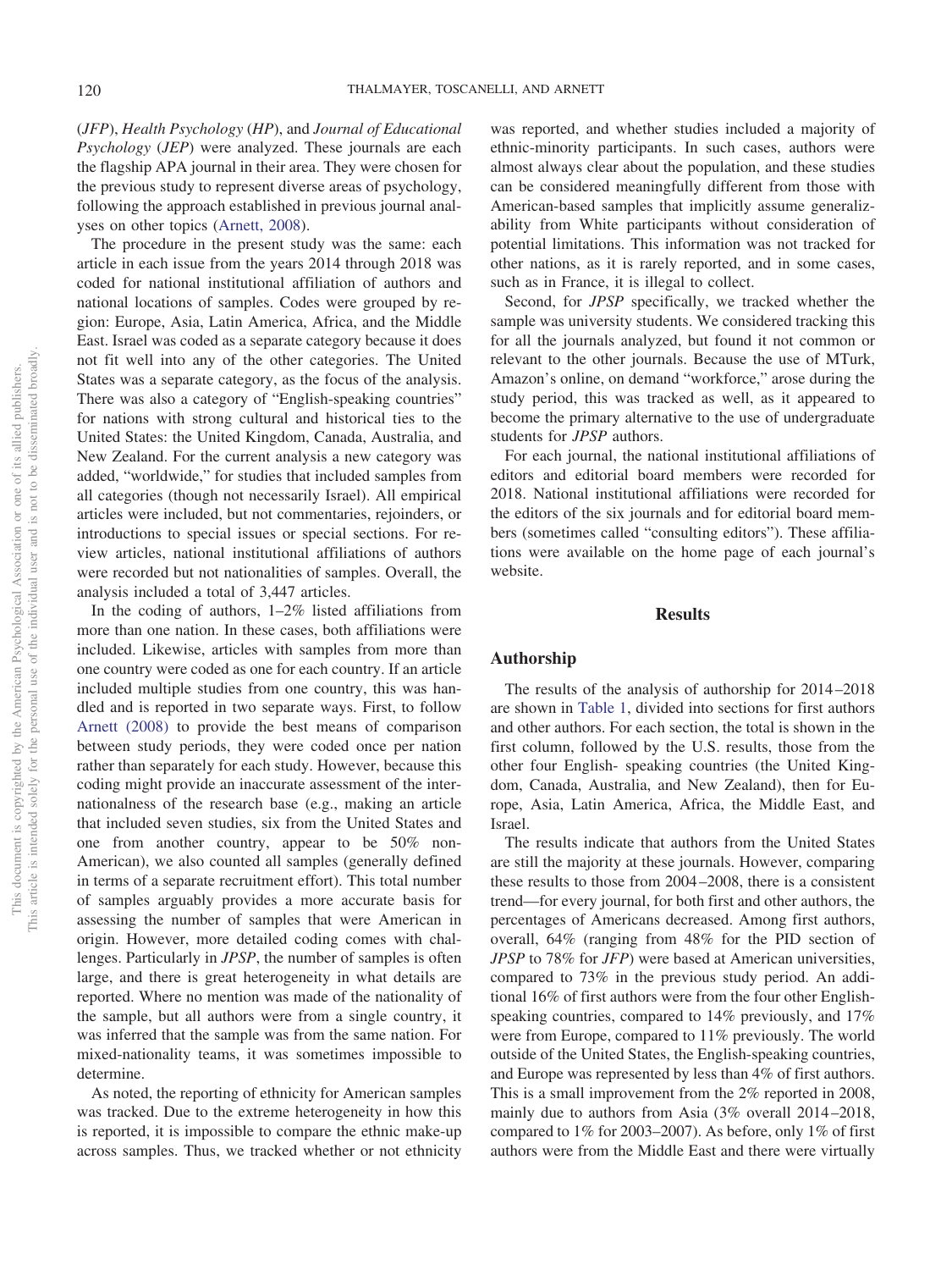# <span id="page-5-0"></span>Table 1

| National Affiliation of Authors, 2014–2018 |  |
|--------------------------------------------|--|
|--------------------------------------------|--|

|                                              |          | United<br><b>States</b> |        | English-<br>speaking |        | Europe           |        | Asia             |     |                  | Latin<br>America |                  | Africa |                  | Middle<br>East | Israel           |        |
|----------------------------------------------|----------|-------------------------|--------|----------------------|--------|------------------|--------|------------------|-----|------------------|------------------|------------------|--------|------------------|----------------|------------------|--------|
| Journal                                      | Total, N | n                       | $(\%)$ | $\boldsymbol{n}$     | $(\%)$ | $\boldsymbol{n}$ | $(\%)$ | $\boldsymbol{n}$ | (%) | $\boldsymbol{n}$ | $(\%)$           | $\boldsymbol{n}$ | $(\%)$ | $\boldsymbol{n}$ | $(\%)$         | $\boldsymbol{n}$ | $(\%)$ |
| First authors                                |          |                         |        |                      |        |                  |        |                  |     |                  |                  |                  |        |                  |                |                  |        |
| Developmental Psychology                     | 925      | 543                     | (59)   | 170                  | (18)   | 203              | (22)   | 18               | (2) | $\mathbf{0}$     |                  | $\Omega$         |        |                  | (1)            | 6                | (1)    |
| Journal of Personality and Social Psychology | 534      | 320                     | (60)   | 84                   | (16)   | 110              | (21)   | 17               | (3) |                  |                  |                  |        |                  |                | 10               | (2)    |
| Attitudes                                    | 146      | 100                     | (68)   | 15                   | (10)   | 22               | (15)   | 5                | (3) | $\overline{0}$   |                  | $\theta$         |        |                  | (1)            | 5                | (3)    |
| Interpersonal                                | 172      | 116                     | (67)   | 32                   | (19)   | 21               | (12)   | 2                | (1) |                  | (1)              | $\Omega$         |        | $\theta$         |                | 3                | (2)    |
| Personality                                  | 216      | 104                     | (48)   | 37                   | (17)   | 67               | (31)   | 10               | (5) | 0                |                  |                  |        | $\Omega$         |                | $\overline{c}$   | (1)    |
| Journal of Abnormal Psychology               | 425      | 301                     | (71)   | 53                   | (13)   | 63               | (15)   | 3                | (1) |                  |                  | $\Omega$         |        |                  |                | 6                | (1)    |
| Journal of Family Psychology                 | 510      | 400                     | (78)   | 40                   | (8)    | 39               | (8)    | 20               | (4) | $\Omega$         |                  | 0                |        | 2                |                | 14               | (3)    |
| <b>Health Psychology</b>                     | 686      | 436                     | (64)   | 158                  | (23)   | 72               | (11)   | 7                | (1) | $\mathbf{0}$     |                  |                  |        | $\theta$         |                |                  | (1)    |
| Journal of Educational Psychology            | 367      | 208                     | (57)   | 39                   | (11)   | 93               | (26)   | 20               | (5) |                  |                  | $\theta$         |        | 2                | (1)            | 5                | (1)    |
| Total                                        | 3,447    | 2,205                   | (64)   | 592                  | (17)   | 573              | (18)   | 85               | (2) | 3                |                  | $\overline{2}$   |        | 13               |                | 48               | (1)    |
| Other authors                                |          |                         |        |                      |        |                  |        |                  |     |                  |                  |                  |        |                  |                |                  |        |
| Developmental Psychology                     | 2,818    | 1,642                   | (58)   | 461                  | (16)   | 633              | (22)   | 86               | (3) | 5                |                  |                  |        | 20               | (1)            | 6                |        |
| Journal of Personality and Social Psychology | 1,558    | 876                     | (56)   | 233                  | (15)   | 351              | (23)   | 70               | (4) | 13               | (1)              | 9                | (1)    | 9                | (1)            | 26               | (2)    |
| Attitudes                                    | 361      | 244                     | (68)   | 34                   | (9)    | 62               | (17)   | 14               | (4) | $\theta$         |                  | $\Omega$         |        | $\Omega$         |                | 12               | (3)    |
| Interpersonal                                | 468      | 284                     | (61)   | 83                   | (18)   | 71               | (15)   | 20               | (4) | $\overline{2}$   |                  | $\overline{2}$   |        | 3                | (1)            |                  | (1)    |
| Personality                                  | 729      | 348                     | (48)   | 116                  | (16)   | 218              | (30)   | 36               | (5) | 11               | (2)              |                  | (1)    | 6                | (1)            |                  | (1)    |
| Journal of Abnormal Psychology               | 1,853    | 1,267                   | (68)   | 239                  | (13)   | 322              | (17)   | 19               | (1) | 18               | (1)              |                  |        | 3                |                | 25               | (1)    |
| Journal of Family Psychology                 | 1,561    | 1,214                   | (78)   | 125                  | (8)    | 142              | (9)    | 51               | (3) |                  |                  | 2                |        | $\overline{2}$   |                | 28               | (2)    |
| <b>Health Psychology</b>                     | 2,817    | 1.866                   | (66)   | 547                  | (19)   | 335              | (12)   | 44               | (2) |                  |                  | 6                |        | $\mathfrak{2}$   |                | 35               | (1)    |
| Journal of Educational Psychology            | 1,031    | 600                     | (58)   | 102                  | (10)   | 276              | (27)   | 36               | (3) | $\Omega$         |                  | $\Omega$         |        | 6                | (1)            | 9                | (1)    |
| Total                                        | 11,638   | 7,455                   | (64)   | 1.707                | (15)   | 2.059            | (18)   | 306              | (3) | 38               |                  | 25               |        | 42               |                | 129              | (1)    |

Note. English-speaking countries are the United Kingdom, Canada, Australia, and New Zealand. Percentages not shown where <0.5%. The editorially independent sections of *Journal of Personality and Social Psychology* are Attitudes and Social Cognition (Attitudes), Interpersonal Relations and Group Processes (Interpersonal), and Personality Processes and Individual Differences (Personality).

none from Latin America or Africa. The pattern for other authors was almost identical: 64% were American-based, down from 74% previously, with much of the difference made up by increases from other English-speaking countries (15% instead of 13%), and Europe (18% instead of 11%). Five percent of other authors were based in other places (up from 2% previously), mainly Asia (3%) and Israel (1%), with very minimal representation from Latin America, Africa, or the Middle East.

The percentage of United States-based first authors in 2014 and 2018 and those previously reported for 5 year intervals from 1988 to 2007 are displayed in [Figure 1.](#page-5-1) From an average across the six journals of 81% in 1988, the average in 2018, 30 years later, is a little over 62%. For two journals, *JPSP* and *JEP*, fewer than 50% of first authors were based in the United States in 2018. This indicates a meaningful shift toward international engagement for these journals, though again, it is almost entirely due to an increase in authorship from other English-speaking and European countries.

#### **Sample Characteristics**

**Nationality.** The pattern for samples, as shown in [Table](#page-6-0) [2,](#page-6-0) was highly similar: a small decrease in American dominance over the last 10 years is almost entirely accounted for by an increase from other English-Speaking and European samples. Overall, 62% of samples were from the United States (down from 68% 2003–2007), 14% from other English-speaking countries (unchanged), 17% from Europe (up from  $13\%$ ), and  $4\%$  from Asia (up from  $3\%$ ). Unchanged from the period 2003 to 2007, 1% or less of samples came from Africa, the Middle East, Latin America, or Israel.

As described above, sample values are also reported using an alternative method that takes all samples in the studies



<span id="page-5-1"></span>*Figure 1.* DP *Developmental Psychology*; JPSP *Journal of Personality and Social Psychology*; JAP *Journal of Abnormal Psychology*; JFP *Journal of Family Psychology*; HP *Health Psychology*; JEP *Journal of Educational Psychology*. Proportion of American first authors, 1988–2018.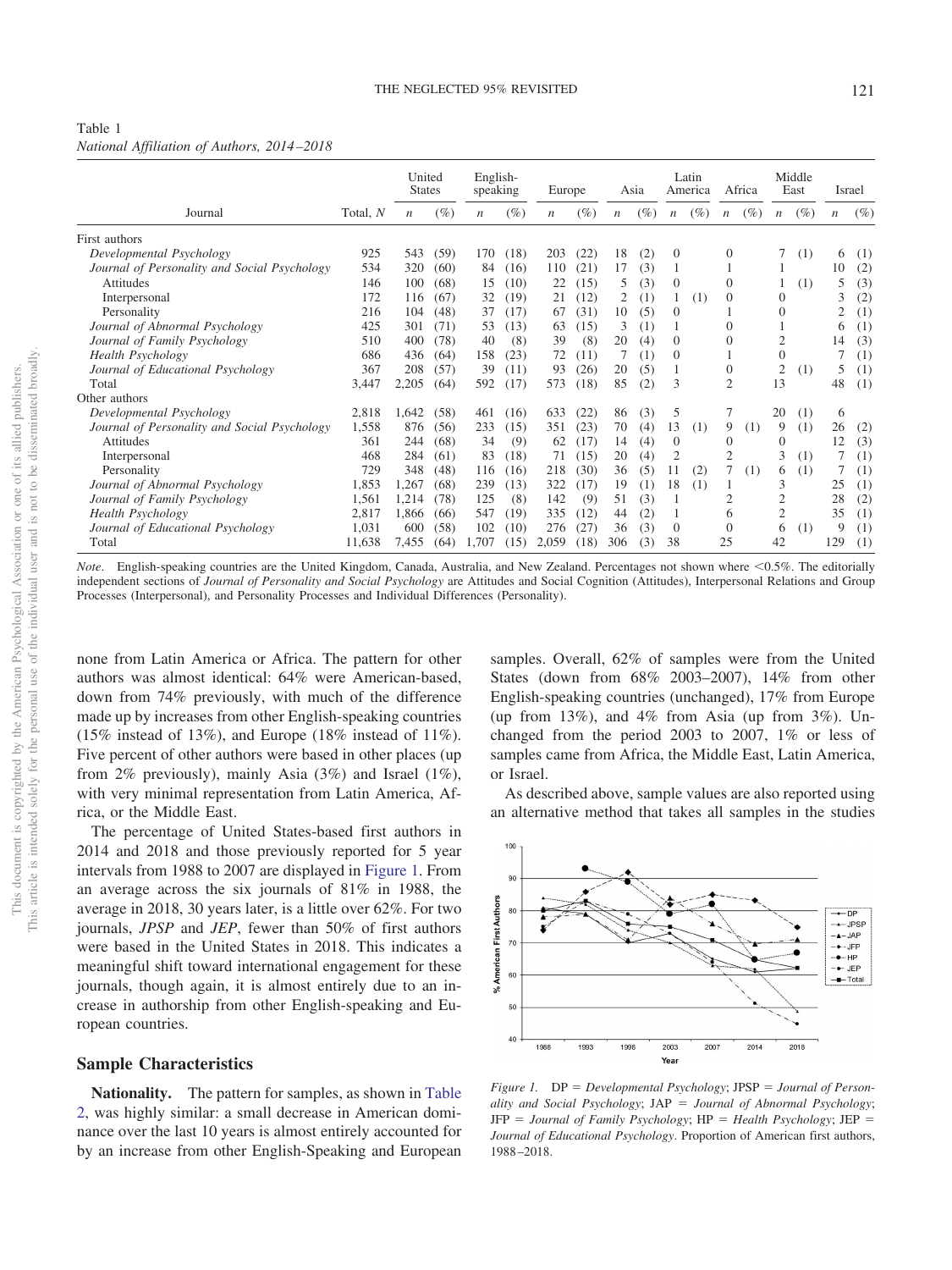| j<br>í<br>ä<br>j<br>ċ<br>ì                                                                      | ¢<br>ł                |
|-------------------------------------------------------------------------------------------------|-----------------------|
| Ī<br>ï<br>i<br>Í                                                                                | í<br>i                |
|                                                                                                 |                       |
| j<br>֖֖֖֖֖֖֖֖֖֖֖֖֧֪֪ׅ֪֪֪֪֪֪֪֪֪֪֪֪֪֪֪֪֪֪֪֪֪֪֪֪֪֪֪֪֪֪֪֪֚֚֚֚֚֚֚֚֚֚֚֚֚֚֚֚֚֚֚֚֚֚֚֚֚֚֚֚֬֝֓֞<br>Ç<br>J |                       |
| l<br>i                                                                                          |                       |
|                                                                                                 | ĝ                     |
|                                                                                                 | <u>usu</u><br>i       |
| ċ<br>ł<br>j<br>I<br>ì                                                                           |                       |
| $\frac{1}{2}$<br>ţ                                                                              |                       |
| i<br>í<br>ì<br>j                                                                                | ١<br>ţ                |
| i<br>I<br>Ĕ                                                                                     | Control.<br>j         |
|                                                                                                 | j<br>í<br>l           |
| I<br>ς<br>ì<br>ì<br>l<br>ł<br>j<br>$\overline{)}$<br><b>Collaboration</b><br>ï<br>I             | J<br>ł<br>ï<br>j<br>ł |
| í<br>I<br>J                                                                                     |                       |
| S<br>ä<br>Ē                                                                                     | ĵ                     |
| has'                                                                                            | i<br>į                |
| ä                                                                                               | Ŷ<br>≘<br>Ē           |

<span id="page-6-0"></span>National Affiliation of Samples, 2014-2018, as a Simple Count and Taking All Samples in Each Article Into Account (in Italics) National Affiliation of Samples, 2014–2018, as a Simple Count and Taking All Samples in Each Article Into Account (in Italics) Table 2

|                                                               |            |                          |                                                                                                                                           |                          | English-                                |                          |                     |                          |                             | Latin          |         |                |                | Middle   |        |                 |                      |                      |         |            |
|---------------------------------------------------------------|------------|--------------------------|-------------------------------------------------------------------------------------------------------------------------------------------|--------------------------|-----------------------------------------|--------------------------|---------------------|--------------------------|-----------------------------|----------------|---------|----------------|----------------|----------|--------|-----------------|----------------------|----------------------|---------|------------|
|                                                               | Total,     | <b>Jnited States</b>     |                                                                                                                                           |                          | speaking                                | Europe                   |                     |                          | Asia                        |                | America | Africa         |                | East     |        | Israel          |                      | Worldwide            |         | Unknown    |
| Journal                                                       | $\geq$     | $\overline{\phantom{a}}$ | E)                                                                                                                                        | $\overline{\phantom{a}}$ | E)                                      | $\overline{\phantom{a}}$ | E.                  | $\overline{\phantom{a}}$ | $(\%)$                      | $\overline{a}$ | E)      | $\overline{a}$ | (%)            | z        | $(\%)$ | $\overline{a}$  | $(\%)$               | E)<br>$\overline{a}$ |         | $(\%)$     |
| Developmental Psychology                                      | 954        | 525                      | (55)                                                                                                                                      |                          | $\widetilde{=}$                         | 209                      | <u>ମ୍ବ</u>          | 36                       | €                           | Q              | A       |                | a              | $\infty$ |        |                 |                      |                      | 0       |            |
|                                                               | 1,375      | 736                      | (54)                                                                                                                                      |                          | E)                                      |                          |                     |                          | <u>ର</u>                    |                |         |                | $\mathfrak{S}$ |          |        | $^{\circ}$      |                      |                      |         |            |
| Journal of Personality and Social Psychology                  | 692        | 416                      | $\widehat{60}$                                                                                                                            | 152<br>236<br>78         |                                         | STSSUKREFETT             | <u>ମ୍ମସ୍ତ</u>       | caso za                  | ত                           | $\frac{1}{2}$  | SĐ      |                | Ξ              |          | ese    | 三               | Ø                    | E)                   | $\circ$ |            |
|                                                               | 2,507      | 865                      |                                                                                                                                           |                          | $\Xi$ es                                |                          |                     |                          | Đ                           |                |         |                |                |          |        | 53              | $\widehat{\Omega}$   | $\widehat{\circ}$    |         |            |
| Attitudes                                                     | 180        | 126                      | FESSEREE                                                                                                                                  |                          | $_{(8)}$                                |                          |                     |                          | $\omega$                    |                | Ξ       |                | Ξ              |          |        |                 | $\omega$             |                      |         |            |
|                                                               | 838        | 685                      |                                                                                                                                           |                          |                                         |                          |                     |                          | $\odot$                     |                |         |                |                |          |        |                 | $\omega$             | $\widehat{\odot}$    | 2       | $\bigcirc$ |
| Interpersonal                                                 | 222        | 148                      |                                                                                                                                           |                          | $\begin{pmatrix} 4 \\ 13 \end{pmatrix}$ |                          |                     |                          | $\widehat{c}$               |                | E       |                | Ξ              |          |        |                 | ₩                    |                      |         |            |
|                                                               |            | 658                      |                                                                                                                                           |                          | $\circledcirc$                          |                          |                     |                          |                             |                |         |                |                |          |        |                 |                      |                      |         |            |
| Personality                                                   | 857<br>289 | 143                      |                                                                                                                                           | 122749278                |                                         |                          | ටුවනිු විටු වෙමටු ව | $330$                    | ESSE                        |                |         |                | A              |          | SES    | S               | ତେଷ                  | ଡ଼ିକ                 |         |            |
|                                                               |            | 521                      |                                                                                                                                           |                          |                                         |                          |                     |                          |                             |                |         |                | S              |          |        | $\overline{21}$ |                      |                      |         |            |
| Journal of Abnormal Psychology                                | 238<br>238 | 288                      |                                                                                                                                           |                          |                                         |                          |                     |                          |                             |                | eses    |                |                |          |        |                 | ₩                    |                      |         |            |
|                                                               |            | 396                      |                                                                                                                                           |                          |                                         |                          |                     |                          | S                           |                |         |                |                |          |        | 2               |                      |                      |         |            |
| Journal of Family Psychology                                  | 588        | 390                      |                                                                                                                                           |                          |                                         |                          |                     | 3892                     | $\bigoplus$                 |                |         |                | Ξ              |          |        | $\supseteq$     | 0.0                  |                      |         |            |
|                                                               |            | 419                      |                                                                                                                                           | 43                       |                                         |                          |                     |                          |                             |                |         |                |                |          |        |                 |                      |                      |         |            |
| Health Psychology                                             |            | 416                      | <b>895699</b>                                                                                                                             | 137                      | පිමුවිනු වෙපි ව                         | 225272                   |                     |                          | $\mathfrak{F} \mathfrak{S}$ |                |         |                | SS             |          |        |                 | $\Im\Xi$             |                      |         |            |
|                                                               | 748<br>365 | 483                      |                                                                                                                                           |                          |                                         |                          |                     |                          | $\odot$                     |                |         |                | $\mathcal{L}$  |          |        |                 | $\Xi$                |                      |         |            |
| Journal of Educational Psychology                             |            | 199                      |                                                                                                                                           |                          | $^\circledR$                            |                          |                     | 234                      |                             |                | SÐ      |                |                |          | Ξ      |                 | ₩                    |                      | $\circ$ |            |
|                                                               | 867        | 275                      | 55                                                                                                                                        | $\frac{35}{3}$           | E                                       |                          |                     |                          | EE                          | $\frac{2}{3}$  |         |                |                |          |        | $\frac{5}{4}$   | S                    | $\circ$              | $\circ$ |            |
| Total                                                         | 3,587      | 232                      | $\widetilde{\mathcal{O}}$                                                                                                                 | 488                      | $\frac{4}{11}$                          |                          | 88E                 | $\overline{41}$          | $\bigoplus$                 |                | Э       |                | Э              | n        |        |                 | Э                    | $\overline{c}$       |         |            |
|                                                               | 6,270      | 4,172                    | (67)                                                                                                                                      | 724                      | (2)                                     | 967                      | (2)                 | 261                      | Ð                           | $\mathcal{S}O$ |         | 25             |                | 23       |        | 50              | $\widetilde{\omega}$ | 23                   |         |            |
| Note. The editorially independent sections of Journal of Pers |            |                          | onality and Social Psychology are Attitudes and Social Cognition (Attitudes), Interpersonal Relations and Group Processes (Interpersonal) |                          |                                         |                          |                     |                          |                             |                |         |                |                |          |        |                 |                      |                      |         |            |

# 122 THALMAYER, TOSCANELLI, AND ARNETT

Note. The editorially independent sections of *Journal of Personality and Social Psychology* are Attitudes and Social Cognition (Attitudes), Interpersonal Relations and Group Processes (Interpersonal), and Personality Proc Worldwide means that the samples included participants from all categories (not necessarily Israel). Unknown means that it was impossible to determine the provenance of the sample from the information provided.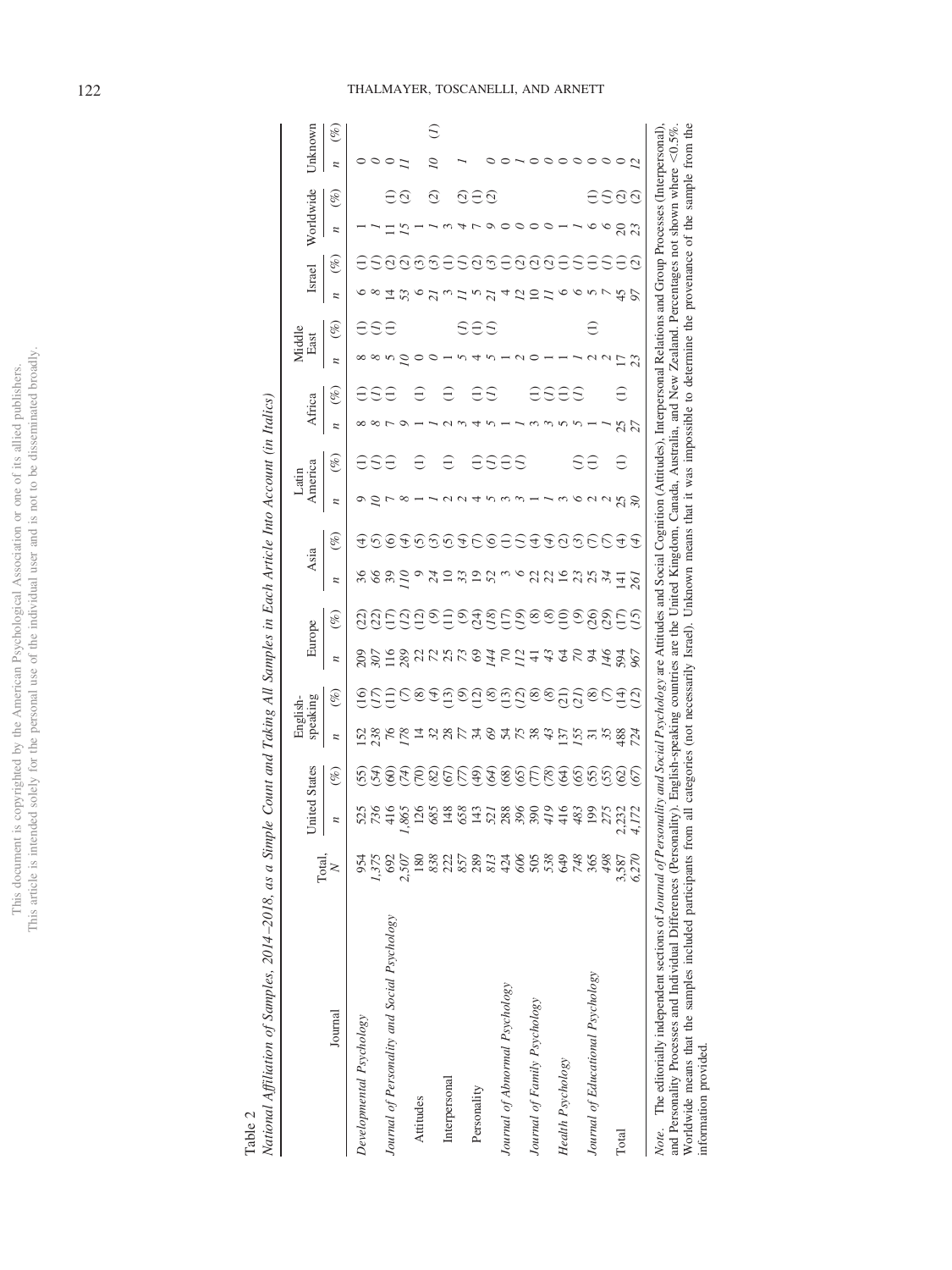into account. The most variation in values between the two methods was for *JPSP*, where large numbers of studies and samples in each article are the norm. As suspected, this alternate method leads to increased percentages of American samples for all *JPSP* sections (from 60% overall American-based using the traditional method, to 74% tracking all samples). For other journals, this method leads to little difference in proportions.

**Ethnicity.** Reporting of ethnicity and focus on minority samples in the United States, reported in [Table 3,](#page-7-0) has changed little since 2007. On average, about three quarters of studies reported this information in both time periods, though with great variation between journals, from a low of 43% in *JPSP* to a high of 92% for *JFP* in 2014–2018. Focus on minority populations as the main participants of a study declined, from 23% of all studies in 2007 to 15% in 2014– 2018. This also varied considerably across journals, from a low of 5% in *JPSP* to a high of 31% in *JEP*.

**University students and Mechanical Turk.** The percent of samples that were made up of undergraduate students for studies published in *JPSP* is reported in [Table 4.](#page-8-0) Overall, 42% of samples were university students (39% of American-based studies and 54% of those predominantly based in other countries), a substantial decrease from the proportions reported for 2004–2007, where 67% of samples from the United States and 80% from other countries were students. This appears to be related to the dramatic increase in the use of MTurk, which accounted for 35% of all samples used in this period in *JPSP* (43% for American-based studies). Another 2% were provided by similar sources, for example the British company Prolific. While such samples may be slightly older and more diverse than student samples, they still represent a rather specific population, one that has been reported to be younger, more educated, less employed, less religious, more liberal, and that includes a larger proportion of Asians but fewer Blacks and His-

<span id="page-7-0"></span>Table 3

*Ethnicity of U.S. Samples and Whether It Was Reported, 2014 – 2018 Compared to 2007*

|                                   |      | Percentage U.S.<br>samples that<br>reported ethnicity |    | Percentage of U.S.<br>samples that were<br>predominantly<br>ethnic minority |
|-----------------------------------|------|-------------------------------------------------------|----|-----------------------------------------------------------------------------|
| Journal                           | 2007 | 2014-2018 2007                                        |    | $2014 - 2018$                                                               |
| Developmental Psychology          | 76   | 81                                                    | 18 | 21                                                                          |
| Journal of Personality and Social |      |                                                       |    |                                                                             |
| Psychology                        | 40   | 43                                                    | 17 | 5                                                                           |
| Journal of Abnormal Psychology    | 78   | 84                                                    | 12 | 19                                                                          |
| Journal of Family Psychology      | 91   | 92                                                    | 24 | 26                                                                          |
| <b>Health Psychology</b>          | 81   | 82                                                    | 33 | 20                                                                          |
| Journal of Educational Psychology | 93   | 74                                                    | 40 | 31                                                                          |
| Total                             | 77   | 76                                                    | 23 | 15                                                                          |

*Note*. The 2007 values were calculated from [Arnett \(2008,](#page-12-0) Table 2).

panics relative to the general population [\(Paolacci &](#page-12-19) [Chandler, 2014\)](#page-12-19).

#### **Editors and Editorial Board Members**

As in the 2008 article, the institutional affiliations of editors and editorial boards were examined. In 2008, all eight editors of the six journals were based at American universities (*JPSP* has three editors; the other journals have one each). In 2018 seven of the eight were based at American universities, and one in Canada. In 2008, 82% of associate editors (63% for *JPSP*, 73% for *DP* and 100% for the other journals) and 82% of editorial board members or consulting editors (ranging from 75% for *JPSP* to 100% for *HP*) were American. As shown in [Table 5,](#page-8-1) overall percentages did not change in the last 10 years. Although only one journal (*DP*) had 100% American-based associate editors in 2018 and the interpersonal relations subsection of *JPSP* was only 55% American-based, the overall percentage was still 81%, and virutally all non-American associate editors were from English-speaking countries (7%) or Europe (7%). Similarly, among editorial board members/consulting editors, 82% were American-based, and nearly all others in English-speaking countries (11%) or Europe (6%). Only one associate editor and four consulting editors were from Asia, and only a single consulting editor came from Latin America. None of the journals included an editorial board member from Africa or the Middle East in 2018.

#### **Discussion**

This study assessed the extent to which the provenance of authorship and samples in the top journals for psychology has changed in the 10 years since the publication of [Arnett \(2008\).](#page-12-0) Given the impact of the article, and efforts made across the field to address this imbalance, it was not surprising to see a decrease in American authorship and samples, from an average of 73% (2003–2007) to 64% of first authors, 74% (2003–2007) to 64% of other authors, and 68% (2003–2007) to 62% of samples. However, these decreases were predominantly accounted for by increases from other English-speaking countries and Europe, and not from substantial increases in representation of authors or samples from the majority world. Furthermore, a post hoc assessment verified our impression that the European category did not represent the 4% of the world's population in Eastern Europe, who accounted for only 2% of European first authors.

Analyses here also explored two qualities of samples for which post hoc consideration was given in 2008. For American-based samples, the percentage of articles reporting ethnicity was unchanged (77% in 2007, 76% 2014– 2018), and the likelihood of using samples that were pre-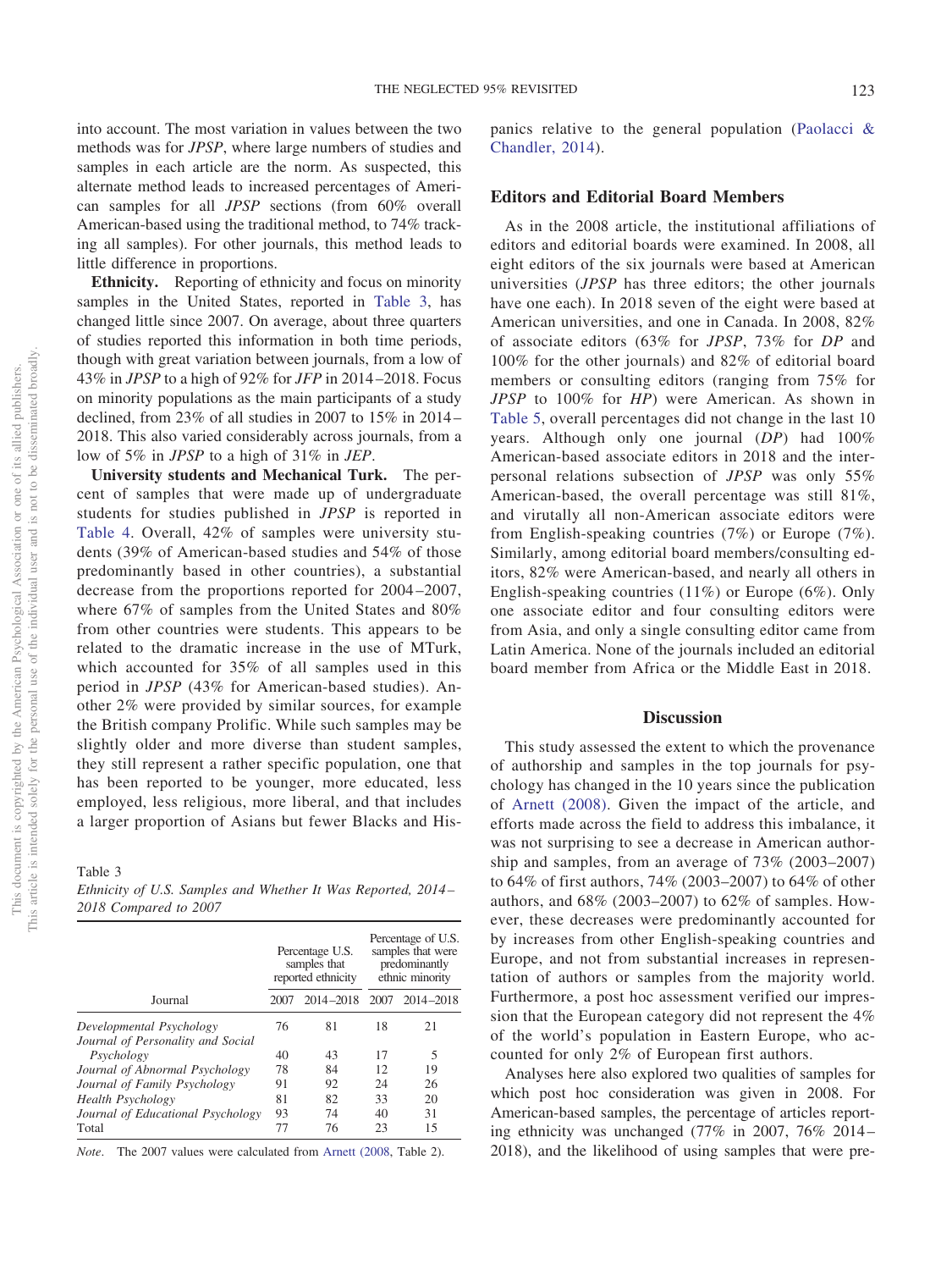<span id="page-8-0"></span>

| Table 4                                                                            |  |  |  |
|------------------------------------------------------------------------------------|--|--|--|
| Sample Characteristics for Journal of Personality and Social Psychology, 2014–2018 |  |  |  |

|                                                  |          | Undergraduate<br>students |        |                  | Adult  |                  | Amazon<br>Mechanical<br>Turk |                  | Other<br>online<br>company |                  | Not<br>reported |
|--------------------------------------------------|----------|---------------------------|--------|------------------|--------|------------------|------------------------------|------------------|----------------------------|------------------|-----------------|
| Section                                          | Total, N | n                         | $(\%)$ | $\boldsymbol{n}$ | $(\%)$ | $\boldsymbol{n}$ | $\left( \% \right)$          | $\boldsymbol{n}$ | $(\%)$                     | $\boldsymbol{n}$ | $(\%)$          |
| Attitudes and Social Cognition                   | 838      | 316                       | (38)   | 90               | (11)   | 393              | (47)                         | 19               | (2)                        | 17               | (2)             |
| Interpersonal Relations and Group Processes      | 857      | 410                       | (48)   | 148              | (17)   | 275              | (32)                         | 10               | $\scriptstyle{(1)}$        |                  | (1)             |
| Personality Processes and Individual Differences | 813      | 333                       | (41)   | 232              | (29)   | 201              | (25)                         | 13               | (2)                        | 21               | (3)             |
| Total                                            | 2.508    | 1.059                     | (42)   | 470              | (19)   | 869              | (35)                         | 42               | (2)                        | 45               | (2)             |
| U.S.-based studies                               | 1.904    | 737                       | (39)   | 270              | (14)   | 815              | (43)                         | 39               | (2)                        | 26               | (1)             |
| Studies from other countries                     | 603      | 322                       | (54)   | 184              | (31)   | 54               | $\left( 9\right)$            |                  |                            | 19               | (3)             |

dominantly ethnic-minority decreased (23% in 2007, 15% 2014–2018). In *JPSP* the percent of samples made up of undergraduate students decreased from 67% (2007) to 39% (2014–2018) for American-based studies and from 80% (2007) to 54% (2014–2018) for studies predominantly based in other countries. For American studies, this decrease appears to have been made up for with a new reliance on MTurk and similar platforms (45%), but this was not the case for studies based in other countries. The overall proportion of editors and editorial board members based in the United States remained constant over the last 10 years, at over 80%.

## **Comparative Change Across Subdomains**

The journals varied in their inclusion of international authors. For 2003–2007, *JFP* was the most American (85% of first authors, 83% other authors, 81% samples) and *JPSP* and *JEP* were the least American (65–66% of first authors, 67–69% other authors, 62–64% samples). In 2014–2018, *JFP* is still the most American, with 70% of first authors, 78% of other authors, and 77% of samples American-based. The least American journals were *JEP, DP,* and *JPSP,* for all of whom percentages of American-based authors and samples were 60% or under. Interestingly, when the three independently run subsections of *JPSP* are disaggregated,

# <span id="page-8-1"></span>Table 5

| National Affiliation of Associate Editors and Editorial Board Members in 2018 |  |  |  |  |
|-------------------------------------------------------------------------------|--|--|--|--|
|                                                                               |  |  |  |  |

|                                              |          |                  | United<br><b>States</b> |                  | English-<br>speaking<br>countries |                  | Europe |                  | Asia |                  | Latin<br>America | Africa                     |                  | Middle<br>East |                  | Israel |
|----------------------------------------------|----------|------------------|-------------------------|------------------|-----------------------------------|------------------|--------|------------------|------|------------------|------------------|----------------------------|------------------|----------------|------------------|--------|
| Journal                                      | Total, N | $\boldsymbol{n}$ | $(\%)$                  | $\boldsymbol{n}$ | $(\%)$                            | $\boldsymbol{n}$ | $(\%)$ | $\boldsymbol{n}$ | (%)  | $\boldsymbol{n}$ | (%)              | $(\%)$<br>$\boldsymbol{n}$ | $\boldsymbol{n}$ | $(\%)$         | $\boldsymbol{n}$ | $(\%)$ |
| Associate editors                            |          |                  |                         |                  |                                   |                  |        |                  |      |                  |                  |                            |                  |                |                  |        |
| Developmental Psychology                     | 20       | 20               | (100)                   |                  |                                   |                  |        |                  |      |                  |                  |                            |                  |                |                  |        |
| Journal of Personality and Social Psychology | 28       | 18               | (64)                    | 5                | (18)                              | 3                | (11)   | $\mathbf{0}$     |      | $\theta$         |                  | $\Omega$                   | $\Omega$         |                | $\overline{2}$   | (7)    |
| Attitudes                                    | 8        | 5                | (63)                    | 1                | (13)                              |                  | (13)   | $\mathbf{0}$     |      | $\Omega$         |                  | $\Omega$                   | $\Omega$         |                |                  | (13)   |
| Interpersonal                                | 11       | 6                | (55)                    | $\overline{4}$   | (36)                              |                  | (9)    | $\theta$         |      | $\Omega$         |                  | $\Omega$                   | $\Omega$         |                |                  |        |
| Personality                                  | 9        |                  | (78)                    |                  |                                   |                  | (11)   | $\theta$         |      | $\theta$         |                  | $\Omega$                   | $\overline{0}$   |                |                  | (11)   |
| Journal of Abnormal Psychology               | 11       | 10               | (91)                    | 1                | (9)                               |                  |        | $\Omega$         |      | $\Omega$         |                  | $\Omega$                   |                  |                |                  |        |
| Journal of Family Psychology                 | 8        |                  | (88)                    |                  |                                   |                  | (13)   | $\Omega$         |      | $\Omega$         |                  | $\Omega$                   |                  |                |                  |        |
| <b>Health Psychology</b>                     | 6        | 4                | (67)                    | 2                | (33)                              |                  |        | $\Omega$         |      | $\Omega$         |                  | $\Omega$                   |                  |                |                  |        |
| Journal of Educational Psychology            | 15       | 12               | (80)                    |                  |                                   | 2                | (13)   |                  | (7)  | $\theta$         |                  | $\Omega$                   | 0                |                |                  |        |
| Total                                        | 88       | 71               | (81)                    | 8                | (9)                               | 6                | (7)    |                  | (1)  | $\Omega$         |                  | $\theta$                   | $\Omega$         |                | $\overline{c}$   | (2)    |
| Editorial board members                      |          |                  |                         |                  |                                   |                  |        |                  |      |                  |                  |                            |                  |                |                  |        |
| Developmental Psychology                     | 98       | 83               | (85)                    | 10               | (10)                              | 5                | (5)    | $\theta$         |      | $\theta$         |                  | $\Omega$                   | $\Omega$         |                |                  |        |
| Journal of Personality and Social Psychology | 245      | 172              | (70)                    | 40               | (16)                              | 28               | (11)   | 2                | (1)  | $\theta$         |                  | $\Omega$                   | $\Omega$         |                | 5                | (2)    |
| <b>Attitudes</b>                             | 64       | 43               | (67)                    | 8                | (13)                              | 8                | (13)   | 2                | (3)  | $\Omega$         |                  | $\Omega$                   | $\Omega$         |                | 3                | (5)    |
| Interpersonal                                | 126      | 90               | (71)                    | 23               | (18)                              | 11               | (9)    | $\Omega$         |      | $\Omega$         |                  | $\Omega$                   | $\Omega$         |                | $\overline{c}$   | (2)    |
| Personality                                  | 55       | 39               | (71)                    | 9                | (16)                              | 9                | (16)   | $\theta$         |      | $\Omega$         |                  | $\Omega$                   |                  |                |                  |        |
| Journal of Abnormal Psychology               | 105      | 95               | (90)                    | 6                | (6)                               | 3                | (3)    | $\theta$         |      | $\Omega$         |                  | $\Omega$                   | $\Omega$         |                |                  | (1)    |
| Journal of Family Psychology                 | 151      | 142              | (94)                    | 5                | (3)                               | 4                | (3)    | $\theta$         |      | $\theta$         |                  | $\Omega$                   |                  |                |                  |        |
| <b>Health Psychology</b>                     | 98       | 90               | (92)                    | 6                | (6)                               |                  | (1)    |                  | (1)  | $\theta$         |                  | $\Omega$                   |                  |                |                  |        |
| Journal of Educational Psychology            | 145      | 105              | (72)                    | 15               | (10)                              | 23               | (16)   |                  | (1)  |                  | (1)              | $\theta$                   | $\Omega$         |                |                  | (1)    |
| Total                                        | 842      | 687              | (82)                    | 82               | (10)                              | 64               | (8)    |                  |      |                  |                  | $\Omega$                   | $\Omega$         |                |                  | (1)    |

*Note*. The editorially independent sections of *Journal of Personality and Social Psychology* are Attitudes and Social Cognition (Attitudes), Interpersonal Relations and Group Processes (Interpersonal), and Personality Processes and Individual Differences (Personality). Percentages not shown where <0.5%.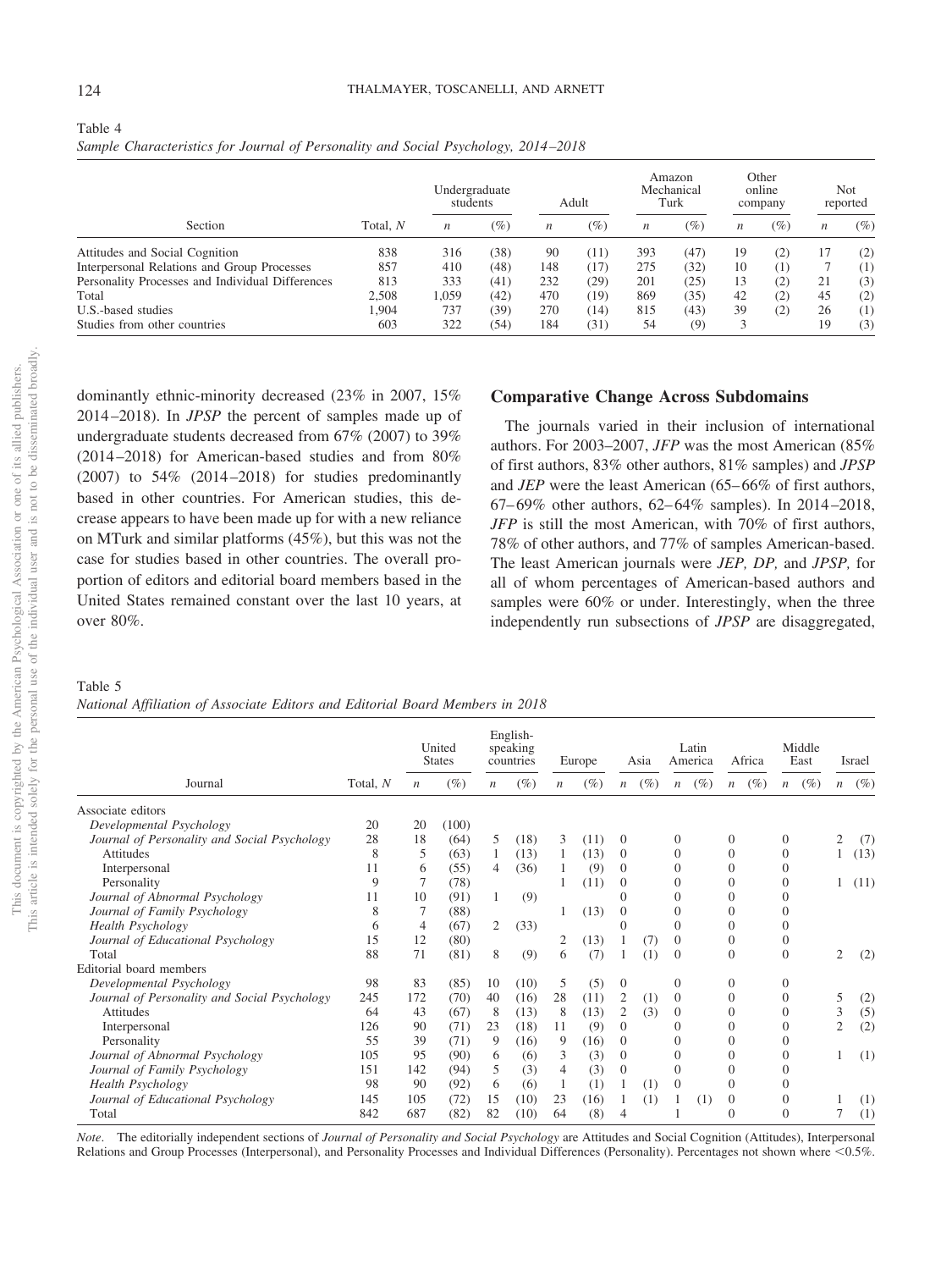the picture changes—two of the *JPSP* subsection have American-based proportions around 70%, while the least "American" of any journal is *JPSP*'s Personality and Individual Differences subsection, where the 48% of American first and other authors is matched by 48% of first authors and 46% of other authors from Europe and other Englishspeaking countries. The representation of first authors (6%), other authors (10%), and samples (13%) from other parts of the world are double the overall averages.

# **Improving Internationalization in Psychology Research**

As [van de Vijver \(2013\)](#page-13-1) articulated, the internationalization of psychology is a moral, intellectual, and professional imperative: Psychologists should include the majority of humans in their studies for ethical reasons and for scholarly ones, to test which findings are universal, and to appropriately adapt tools and services to a polyethnic society. But, what exactly does it mean to internationalize journals? The telescoping comparisons made by [Henrich and colleagues](#page-12-2) [\(2010\)](#page-12-2) provide a useful framework for considering multiple levels of diversity. They showed that Americans were outliers compared to participants from small-scale societies, and that this unrepresentativeness was also true for Americans compared to people from other Western societies, for Westerners compared to members of other industrial societies, for university-educated Americans compared to nonuniversity educated Americans, and for undergraduate students compared to nonstudent adults. Thus, increased diversity at all levels has value. Given the results of this analysis, the most value appears to be assocaited with the majority world, where there is the least representation currently. However, the gains made in the last decades in terms of the increase of participation in top journals by authors from Western European and other English-speaking countries, and in the decrease of reliance on college students, are also important, and will hopefully be maintained and increased.

Policy proposals made in 2008. Five proposals were made by [Arnett \(2008\)](#page-12-0) for how to better internationalize journals, each of which are considered here in terms of their adoption.

*APA journals should be encouraged to include associate and consulting editors who are non-American.* Including non-Americans (especially non-Westerners) would be an important signal that journals welcome international contributors, and such editors might help challenge unconscious assumptions and bring more attention to cultural context [\(Arnett, 2008\)](#page-12-0). The evidence here, unfortunately, is that international inclusion on editorial boards has not changed. As far as we could determine, it appears that the APA publishing office encourages editors to seek diversity on their teams, without specifically mentioning the value of including non-Americans. It may be that this aspect of diversity is less salient to editors, and that it would be helpful for this value to be made explicit. It is also important to consider barriers to recruiting internationally based editors. Potential editors in majority-world countries might face more challenges in making the time, given teaching and administrative loads. Stipends and support in negotiating course release or staff support might help make this a reality.

*APA journals should invite special issues edited by non-Americans and including all non-American authors, on a regular basis.* This would signal interest in international content, provide professional development opportunities for guest editors, and might highlight topics important to other parts of the world [\(Arnett, 2008\)](#page-12-0). Of the flagship journals analyzed in this project, however, none did so during the study period. *JPSP* did not publish any special issues or sections. *HP* notably published two special issues (of three total in the period) and one special section (of three) on discrimination or disparities. The four other journals published between two and eight special issues or special sections, none of which addressed international or underrepresented populations. Above, however, some special issues from other journals were noted. The Society for Research on Child Development, in particular, appears to have made early efforts to internationalize, with special issues, conferences, and other initiatives. To estimate the impact of such efforts, including hosting special issues, a post hoc assessment of *Child Development* was made for 2018. That year, 59% of first and 57% of other authors were from the United States, 35% and 40% respectively from European and other English-speaking countries combined, 3% and 2% from Asia, and 1% and 1% from Israel. Latin American based researchers accounted for 1% of first authors, and Middle Eastern based researchers 1% other authors. Unfortunately, these values are indistinguishable from those of *DP*, the journal analyzed from the same subdomain, which appears to have made less directed effort to internationalize. We cannot infer too much from one case, but it suggests that efforts will need to be ongoing and at multiple institutional levels to succeed in making long term impacts.

*APA should revive the editorial mentor program designed to assist international psychologists in preparing their articles for APA journals.* Such a program might ideally include former journal editors [\(Arnett, 2008\)](#page-12-0). The APA includes an office of international affairs, but as far as we could determine, no mentoring program of this type exists. We add to this a new suggestion for an APA-funded visiting mentor program. If experienced scientists could spend time at a majority world university as mentors, they could advise local researchers from the early stages of study planning to prepare for competitive international publication.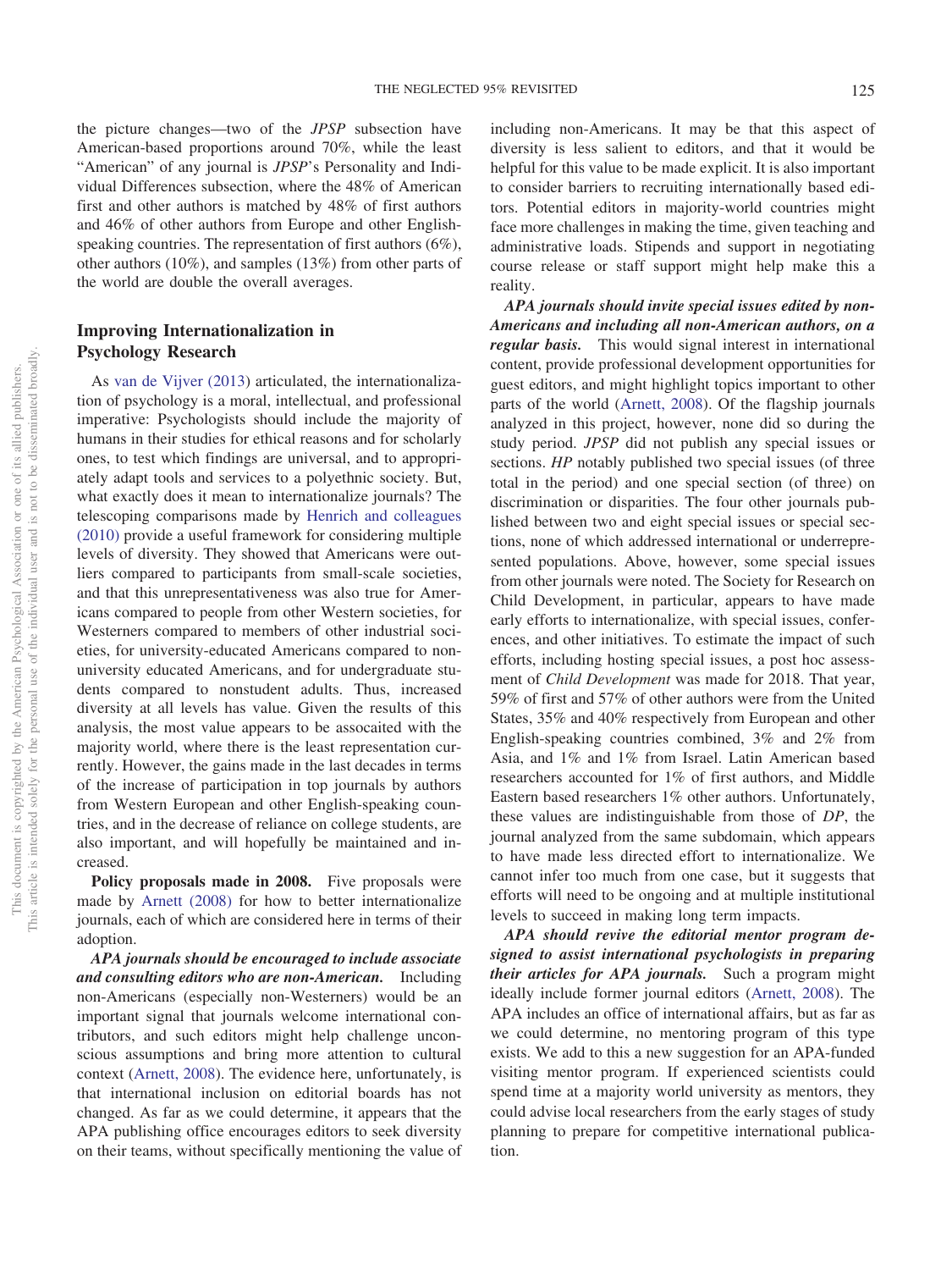*Undergraduate programs in psychology should require psychology students to take at least two courses in anthropology or cultural psychology.* Requiring undergraduate courses in anthropology or cultural psychology would help future graduate students and researchers think more critically about the cultural context of the people they study [\(Arnett, 2008\)](#page-12-0). [Norcross and colleagues \(2016\)](#page-12-20) report that the number of bachelor's degree programs offering a course in multicultural or cross-cultural psychology increased from 33% of programs in 2005 to 66% in 2014, although fewer than 10% required it for majors. [Hurley, Gerstein, and](#page-12-21) [Ægisdóttir \(2013\)](#page-12-21) reported that international training opportunities did not increase from 2007 to 2010 at APAaccredited graduate counseling psychology programs in the United States, though they found that internationalism was increasingly being incorporated into the definition of multiculturalism. [Takooshian, Gielen, Plous, Grant, and Velayo](#page-12-22) [\(2016\)](#page-12-22) described developments in how psychology education has become more international and offered recommendations.

*Major American funding agencies such as the National Institutes of Health and the National Science Foundation should create programs funding international research as well as graduate student fellowships and faculty research sabbaticals abroad (especially in non-Western countries).* Research grants funded by National Institutes of Health are overwhelmingly oriented toward the identification of psychological processes and principles assumed to be universal, with little attention paid to cultural context [\(Arnett,](#page-12-0) [2008\)](#page-12-0). This appears to have improved slightly, for example with the Fogarty International Center's funding of international research collaborations at several universities. The [National Institute of Mental Health \(2008\)](#page-12-23) strategic plan calls for enhancing comprehension of how cultural diversity influences the developmental trajectories of mental illness, and for exploring the cultural and ethnic factors that may be involved in risk, resilience, recovery, and promotion of health and well-being.

**Recommendations for all researchers.** For people who care about this issue, but who yet have little influence on editorial boards or funding priorities, new ideas are considered here.

*Whom did you study, and to whom do you wish to generalize?* In an analysis of studies published in 2007 in eight prominent journals covering four subdisciplines, [Cun](#page-12-24)[diff \(2012\)](#page-12-24) showed that the assumption of White men as the norm, requiring no special description, is still present in psychology. Members of racial–ethnic minority groups were underrepresented as participants, and studies with predominately male or White samples (vs. female or racial– ethnic minority) were less likely to indicate gender or race– ethnicity in the title, consistent with the assumption that men and Whites are more representative "humans." Researchers should make the effort to be explicit about who

they studied and to whom they expect results can be generalized. This goal is consistent with the movement to "decolonize" psychology, by normalizing majority world experiences, "denaturalizing" WEIRD concepts and experience as the natural condition to which all others should be compared, recovering historical memory, and privileging minority perspectives (Adams, Dobles, Gŏmez, Kurtiş, & [Molina, 2015\)](#page-12-25).

Note, however, that the reporting of ethnicity is an American phenomenon; this is rarely measured in European studies. In many European countries, including France, data protection laws ban the collection of ethnic and racial origin data. Furthermore, these data are perceived as inaccurate categories for describing populations and analyzing social processes, and there is additionally a lack of legal definitions of race, ethnicity, or national minorities [\(Simon,](#page-12-26) [2012\)](#page-12-26). However, it remains important to consider the potential barriers to generalizability for any study, and to attempt to describe the sample with as much relevant detail as possible, considering the study topic. It may be optimal to collect a suite of demographic variables that assess socioeconomic status and background in addition to ethnic heritage.

*Collaborate across borders.* From an estimated 80% in the 1980s, American psychologists now account for only a fifth to a quarter of the world's psychologists [\(Takooshian](#page-12-22) [et al., 2016\)](#page-12-22). In the non-OECD countries that are the most underrepresented in mainstream psychological science, there are many public universities staffed with welleducated colleagues. The world is full of potential collaborators, with in-depth local knowledge and connections. Generally, public funding for these universities is sparser than in OECD countries, which means that faculty have larger teaching and administrative loads, relatively less time to conduct research, and fewer research funds for participant incentives, travel expenses, and so forth. However, the knowledge-base and the interest is there. [Heine's \(2016\)](#page-12-27) *Cultural Psychology* textbook offers excellent methodological background, including a discussion of how to choose the most useful cultural contrasts, based on the research question. Among others, [Causadias \(2013\)](#page-12-28) and [Lansford](#page-12-29) [and colleagues \(2016\)](#page-12-29) provide guidance for developmental psychologists, and [Christopher and colleagues \(2014\)](#page-12-17) for clinical psychologists planning cross-cultural research.

When planning cross-cultural research, leading cultural psychologists [\(Cheung, van de Vijver, & Leong, 2011;](#page-12-30) [van](#page-13-1) [de Vijver, 2013\)](#page-13-1) stress the importance of integrating "emic" (local) and "etic" (imported) elements. Etic studies export materials to a new culture, translating existing surveys, methods, or protocols. This can allow for direct tests of cross-cultural applicability, and can lead to the validation of materials for use in a new setting, but such studies preclude learning much else from the new context. Emic studies, on the other hand, explore the local culture in depth. Such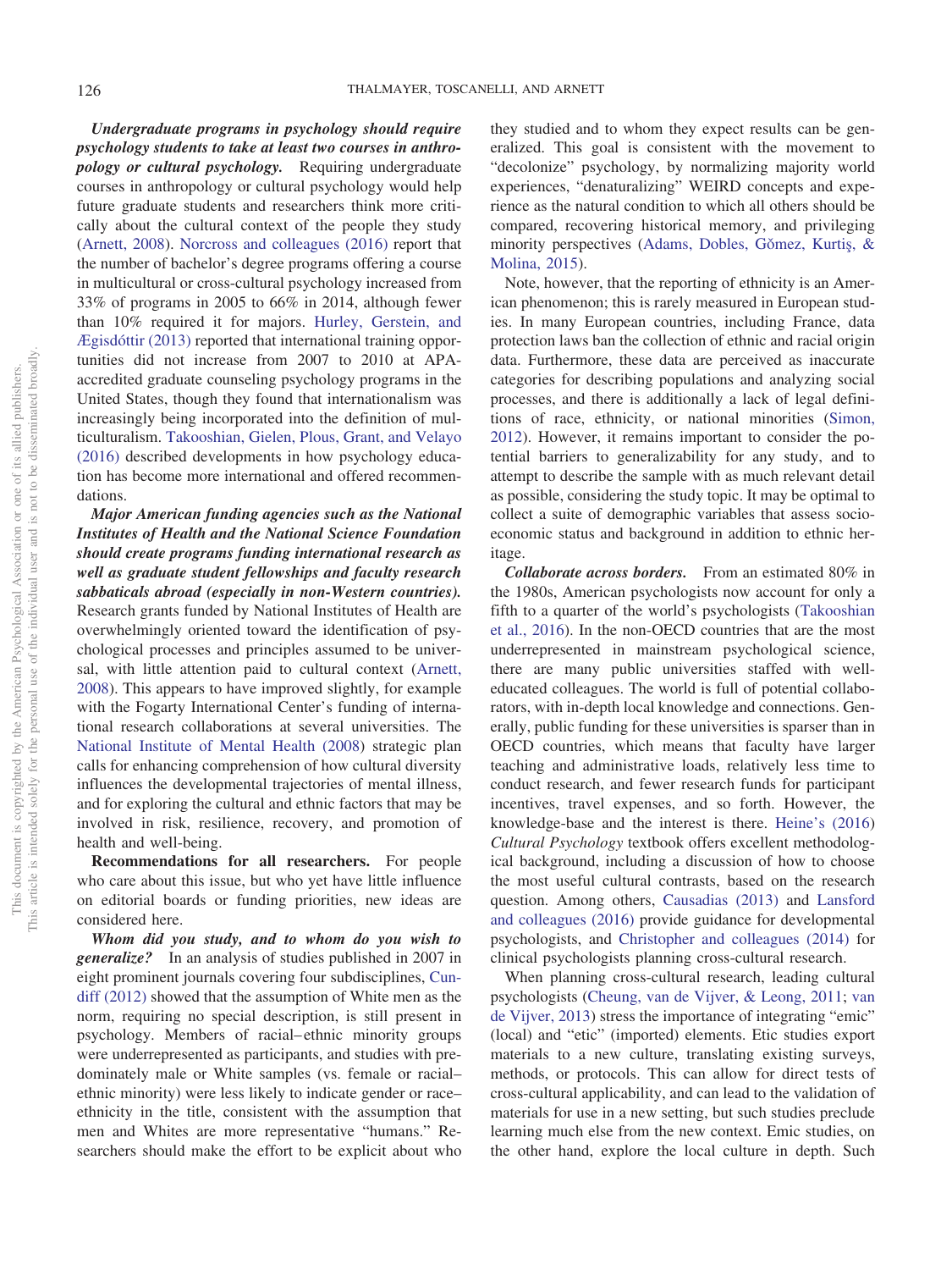studies were the basis for the "culture-bound" psychological disorders described in the 1980s [\(Cheung, 2012\)](#page-12-5). These studies can provide rich detail, but may fail to integrate local concepts with existing models, thus unduly suggesting the uniqueness of what may be closely related concepts. For this reason, emic and etic approaches should ideally be combined.

## **The Current Findings in Context**

This analysis focused on six influential APA journals. Among the top-cited empirical journals in psychology, these function to some extent as "gatekeepers" to their subdomains. Thus, this analysis indicates the provenance of the authors and samples that strongly influence current knowledge and future directions in psychology. However, it is important to consider that there are hundreds of other peer-reviewed journals, some of them specific to regions (e.g., the *South African Journal of Psychology*, the *Asian Journal of Psychology*) and many with the word "international" in their names, whose missions are to be global in their content and reach. A methodology to precisely assess the proportion of empirical psychological research conducted in the majority world or outside the United States is hard to conceptualize, but an attempt is made here to estimate the generalizability of these findings.

One approach for broad estimation has been to use keywords in PsycNET. [van de Vijver \(2013\)](#page-13-1), for example, reported that the total number of publications there had increased sevenfold since the 1970s, while the number of cross-cultural studies increased 15-fold, indicating a pronounced increase of interest in this topic. A new search of PsycNET indicated that of 469,748 peer reviewed articles published in 2003–2007, 13% were associated with the search-term "international" in any field, and 5% with any of the terms Africa, Asia, Latin America, South America, or Middle East (including either the name or adjective form e.g., "African"). Total peer reviewed publications for 2014–2018 increased to 763,780, as did the number of articles using the search terms of interest, now accounting for 17% and 6% of the total, respectively. Despite the inexact methodology (authors from outside the United States may not have used these terms in keywords or titles, and it is difficult to guess if doing so might have been more common at one time or another), the very small proportional increases between these periods generally replicate our findings. However, it is encouraging that the raw number of such articles doubled.

To make a post hoc assessment of the extent to which these findings generalize to high impact journals of other subdomains and/or published by organizations other than the APA, we assessed, for 2018 only, the provenance of

authors and samples for two additional journals, the *Journal of Cognitive Neuroscience,* and *Psychological Science*, the flagship journal of the Association for Psychological Science, which has a more explicitly international identity than the APA. In the *Journal of Cognitive Neuroscience* in 2018, 39% of first and 44% of other authors were based in the United States, 32%/32% respectively in Europe, 24%/22% in other Englishspeaking countries, 3%/1% in Asia, and 1%/1% in Israel. One percent of first authors were from Latin America, but no additional authors were, and no authors were from Africa or the Middle East. This journal is the least American of any assessed in terms of its strong representation from Europe and other English-speaking countries, but it has no better representation of the rest of the world. In *Psychological Science*, 49% of first and 46% of other authors were based in the United States, 40%/44% in European and other English-speaking countries combined, 7%/6% in Asia, and 3%/3% in Israel. One percent of other authors were based in Latin America, but no first authors, and less than one percent of first or other authors were based in Africa or the Middle East. These values are similar to those of the most-international journal in the analyses (the Personality and Individual Differences subsection of *JPSP*) with additionally the largest representation of Asian-based researchers of any journal assessed, suggesting that the more explicitly global mission of the journal makes a difference. The actual number and percentage of Asia-based authors is still quite low, however, and there is almost no representation from the rest of the majority world, or from non-OECD countries.

Based on these post hoc analyses, we believe that our results for six leading APA journals are likely to generalize to other high-impact journals in psychology. Over time, creative initiatives including the suggestions summarized here (mentoring programs, collaborations, inclusion on editorial boards and in special issues, etc.) may help bring more prominence to the efforts of psychological scientists working throughout the world.

#### **Conclusions**

In 2008 Arnett assessed the "Americanness" of the data reported in top psychology journals, finding that over 70% of authors and samples came from the United States, and that most of the remainder came from other Englishspeaking countries and from Europe. Although people across the globe have much in common, research demonstrates that many aspects of psychology, including basic perceptual and cognitive functioning, differ on the basis of social and cultural contexts [\(Henrich et al.,](#page-12-2) [2010\)](#page-12-2). An unusual 5% of the world's population cannot continue to stand in for all of humanity, if psychologists wish to have an ethical, empirically sound science that is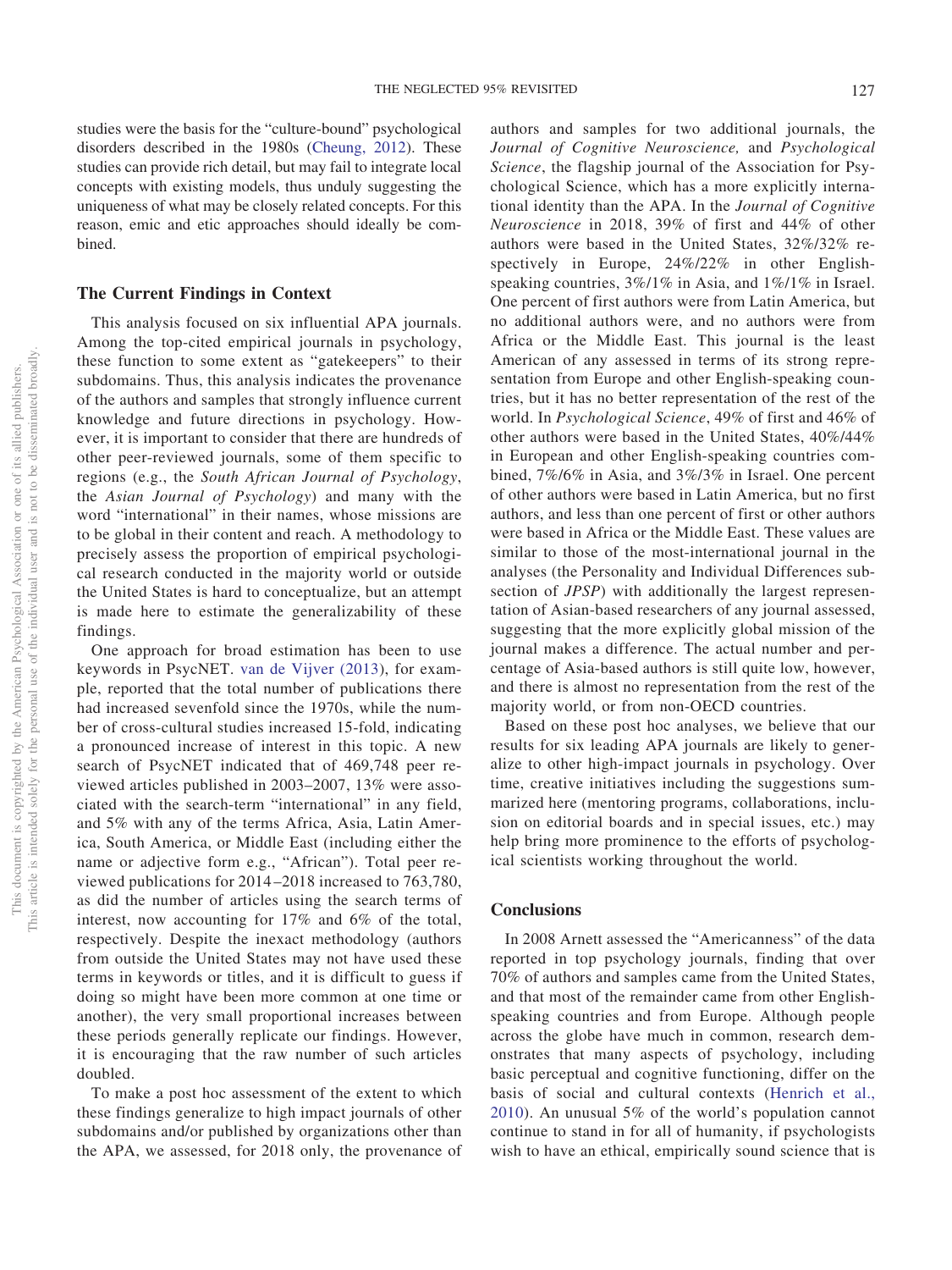useful to increasingly polyethnic societies and a globally connected world. For the years 2014–2018 in six top psychology journals, the proportional representation of authors and samples from the United States decreased and that of other English-speaking and Western European countries increased, improving the internationalization of psychology to an extent. However, the participation of majority world countries, or even OECD-member Asian countries, has not meaningfully increased. Thus, it may be fair to conclude that 11% of the world's population is now being represented in psychology's most prominent journals, but that 89% of the world remains neglected in this database. The improved inclusion of this 89% remains an ethical, intellectual, and professional imperative for psychological science.

#### **References**

- <span id="page-12-25"></span>Adams, G., Dobles, I., Gŏmez, L. H., Kurtiş, T., & Molina, L. E. (2015). Decolonizing psychological science: Introduction to the special thematic section. *Journal of Social and Political Psychology, 3,* 213–238. [http://](http://dx.doi.org/10.5964/jspp.v3i1.564) [dx.doi.org/10.5964/jspp.v3i1.564](http://dx.doi.org/10.5964/jspp.v3i1.564)
- <span id="page-12-7"></span>American Psychological Association. (2013). *APA guidelines for the undergraduate psychology major: Version 2.0*. Retrieved from [http://www](http://www.apa.org/ed/precollege/undergrad/index.aspx) [.apa.org/ed/precollege/undergrad/index.aspx](http://www.apa.org/ed/precollege/undergrad/index.aspx)
- <span id="page-12-0"></span>Arnett, J. J. (2008). The neglected 95%: why American psychology needs to become less American. *American Psychologist, 63,* 602. [http://dx.doi](http://dx.doi.org/10.1037/0003-066X.63.7.602) [.org/10.1037/0003-066X.63.7.602](http://dx.doi.org/10.1037/0003-066X.63.7.602)
- <span id="page-12-10"></span>Bornstein, M. H., Britto, P. R., Nonoyama-Tarumi, Y., Ota, Y., Petrovic, O., & Putnick, D. L. (2012). Child development in developing countries: Introduction and methods. *Child Development, 83,* 16–31. [http://dx.doi](http://dx.doi.org/10.1111/j.1467-8624.2011.01671.x) [.org/10.1111/j.1467-8624.2011.01671.x](http://dx.doi.org/10.1111/j.1467-8624.2011.01671.x)
- <span id="page-12-11"></span>Bornstein, M. H., Putnick, D. L., Bradley, R. H., Deater-Deckard, K., & Lansford, J. E. (2016). Gender in low-and middle-income countries: Introduction. *Monographs of the Society for Research in Child Development, 81,* 7–23. <http://dx.doi.org/10.1111/mono.12223>
- <span id="page-12-28"></span>Causadias, J. M. (2013). A roadmap for the integration of culture into developmental psychopathology. *Development and Psychopathology, 25,* 1375–1398. <http://dx.doi.org/10.1017/S0954579413000679>
- <span id="page-12-5"></span>Cheung, F. M. (2012). Mainstreaming culture in psychology. *American Psychologist, 67,* 721–730. <http://dx.doi.org/10.1037/a0029876>
- <span id="page-12-30"></span>Cheung, F. M., van de Vijver, F. J. R., & Leong, F. T. L. (2011). Toward a new approach to the study of personality in culture. *American Psychologist, 66,* 593–603. <http://dx.doi.org/10.1037/a0022389>
- <span id="page-12-17"></span>Christopher, J. C., Wendt, D. C., Marecek, J., & Goodman, D. M. (2014). Critical cultural awareness: Contributions to a globalizing psychology. *American Psychologist, 69,* 645–655. [http://dx.doi.org/10.1037/](http://dx.doi.org/10.1037/a0036851) [a0036851](http://dx.doi.org/10.1037/a0036851)
- <span id="page-12-24"></span>Cundiff, J. L. (2012). Is mainstream psychological research "womanless" and "raceless"? An updated analysis. *Sex Roles, 67,* 158–173. [http://dx](http://dx.doi.org/10.1007/s11199-012-0141-7) [.doi.org/10.1007/s11199-012-0141-7](http://dx.doi.org/10.1007/s11199-012-0141-7)
- <span id="page-12-16"></span>Fetvadjiev, V. H., Meiring, D., van de Vijver, F. J. R., Nel, J. A., & Hill, C. (2015). The South African Personality Inventory (SAPI): A cultureinformed instrument for the country's main ethnocultural groups. *Psychological Assessment, 27,* 827–837. [http://dx.doi.org/10.1037/](http://dx.doi.org/10.1037/pas0000078) [pas0000078](http://dx.doi.org/10.1037/pas0000078)
- <span id="page-12-13"></span>Gardiner, G., Sauerberger, K., members of the international situations project, & Funder, D. (2019). Towards meaningful comparisons of personality in large-scale cross-cultural studies. In A. Realo (Ed.), *In praise of an inquisitive mind: A Festschrift in honor of Jüri Allik on the occasional of his 70th birthday* (pp. 123–139). Tartu, Estonia: University of Tartu Press.
- <span id="page-12-3"></span>Hartmann, W. E., Kim, E. S., Kim, J. H., Nguyen, T. U., Wendt, D. C., Nagata, D. K., & Gone, J. P. (2013). In search of cultural diversity, revisited: Recent publication trends in cross-cultural and ethnic minority psychology. *Review of General Psychology, 17,* 243–254. [http://dx.doi](http://dx.doi.org/10.1037/a0032260) [.org/10.1037/a0032260](http://dx.doi.org/10.1037/a0032260)
- <span id="page-12-27"></span>Heine, S. J. (2016). *Cultural psychology* (3rd ed.). New York, NY: Norton.
- <span id="page-12-2"></span>Henrich, J., Heine, S. J., & Norenzayan, A. (2010). The weirdest people in the world? *Behavioral and Brain Sciences, 33,* 1–75. [http://dx.doi.org/](http://dx.doi.org/10.1017/S0140525X0999152X) [10.1017/S0140525X0999152X](http://dx.doi.org/10.1017/S0140525X0999152X)
- <span id="page-12-21"></span>Hurley, E. J., Gerstein, L. H., & Ægisdóttir, S. (2013). Examining internalization in U.S. counseling psychology training programs. *The Counseling Psychologist, 4,* 724–749. [http://dx.doi.org/10.1177/](http://dx.doi.org/10.1177/0011000012436432) [0011000012436432](http://dx.doi.org/10.1177/0011000012436432)
- <span id="page-12-4"></span>Kagitcibasi, C. (2002). A model of family change in cultural context. *Online Readings in Psychology and Culture, 6,* 1. [http://dx.doi.org/10](http://dx.doi.org/10.9707/2307-0919.1059) [.9707/2307-0919.1059](http://dx.doi.org/10.9707/2307-0919.1059)
- <span id="page-12-29"></span>Lansford, J. E., Bornstein, M. H., Deater-Deckard, K., Dodge, K. A., Al-Hassan, S. M., Bacchini, D.,... Malone, P. S. (2016). How international research on parenting advances understanding of child development. *Child Development Perspectives, 10,* 202–207. [http://dx.doi](http://dx.doi.org/10.1111/cdep.12186) [.org/10.1111/cdep.12186](http://dx.doi.org/10.1111/cdep.12186)
- <span id="page-12-6"></span>Leong, F. T. L., Pickren, W. E., Leach, M. M., & Marsella, A. J. (2012). *Internationalizing the psychology curriculum in the United States*. New York, NY: Springer.
- <span id="page-12-9"></span>Marfo, K., Pence, A., LeVine, R. A., & LeVine, S. (2011). Strengthening Africa's contributions to child development research: Introduction. *Child Development Perspectives, 5,* 104–111. [http://dx.doi.org/10.1111/](http://dx.doi.org/10.1111/j.1750-8606.2011.00164.x) [j.1750-8606.2011.00164.x](http://dx.doi.org/10.1111/j.1750-8606.2011.00164.x)
- <span id="page-12-1"></span>May, R. M. (1997). The scientific wealth of nations. *Science, 275,* 793– 796.
- <span id="page-12-14"></span>McCrae, R. R., Terracciano, A., & 78 Members of the Personality Profiles of Cultures Project. (2005). Universal features of personality traits from the observer's perspective: Data from 50 cultures. *Journal of Personality and Social Psychology, 88,* 547–561. [http://dx.doi.org/10.1037/0022-](http://dx.doi.org/10.1037/0022-3514.88.3.547) [3514.88.3.547](http://dx.doi.org/10.1037/0022-3514.88.3.547)
- <span id="page-12-23"></span>National Institute of Mental Health. (2008). *National Institute of Mental Health strategic plan*. Retrieved from [http://www.nimh.nih.gov/about/](http://www.nimh.nih.gov/about/strategic-planning-reports/index.shtml) [strategic-planning-reports/index.shtml](http://www.nimh.nih.gov/about/strategic-planning-reports/index.shtml)
- <span id="page-12-20"></span>Norcross, J. C., Hailstorks, R., Aiken, L. S., Pfund, R. A., Stamm, K. E., & Christidis, P. (2016). Undergraduate study in psychology: Curriculum and assessment. *American Psychologist, 71,* 89–101.
- <span id="page-12-19"></span>Paolacci, G., & Chandler, J. (2014). Inside the Turk: Understanding Mechanical Turk as a participant pool. *Current Directions in Psychological Science, 23,* 184–188. <http://dx.doi.org/10.1177/0963721414531598>
- <span id="page-12-12"></span>Raffaelli, M., Lazarevic, V., Koller, S. H., Nsamenang, A. B., & Sharma, D. (2013). Introduction: Special issue on adolescents in the majority world. *Journal of Research on Adolescence, 23,* 1–8. [http://dx.doi.org/](http://dx.doi.org/10.1111/jora.12000) [10.1111/jora.12000](http://dx.doi.org/10.1111/jora.12000)
- <span id="page-12-26"></span>Simon, P. (2012). Collecting ethnic statistics in Europe: A review. *Ethnic and Racial Studies, 35,* 1366–1391, [http://dx.doi.org/10.1080/01419870](http://dx.doi.org/10.1080/01419870.2011.607507) [.2011.607507](http://dx.doi.org/10.1080/01419870.2011.607507)
- <span id="page-12-8"></span>Society for Research in Child Development. (2005). *The Society for Research in Child Development strategic plan*. Retrieved from [www](http://www.srcd.org) [.srcd.org](http://www.srcd.org)
- <span id="page-12-18"></span>Summers, N. M., & Poelker, K. E. (2017). Cultural expertise in U.S. psychology departments: An analysis of faculty profiles. *Scholarship of Teaching and Learning in Psychology, 3,* 15–27. [http://dx.doi.org/10](http://dx.doi.org/10.1037/stl0000074) [.1037/stl0000074](http://dx.doi.org/10.1037/stl0000074)
- <span id="page-12-22"></span>Takooshian, H., Gielen, U. P., Plous, S., Grant, G. J., & Velayo, R. S. (2016). Internationalizing undergraduate psychology education: Trends, techniques, and technologies. *American Psychologist, 71,* 136–147. <http://dx.doi.org/10.1037/a0039977>
- <span id="page-12-15"></span>Thalmayer, A. G., & Saucier, G. (2014). The Questionnaire Big Six (QB6) in 26 nations: Developing cross-culturally applicable Big Six, Big Five,